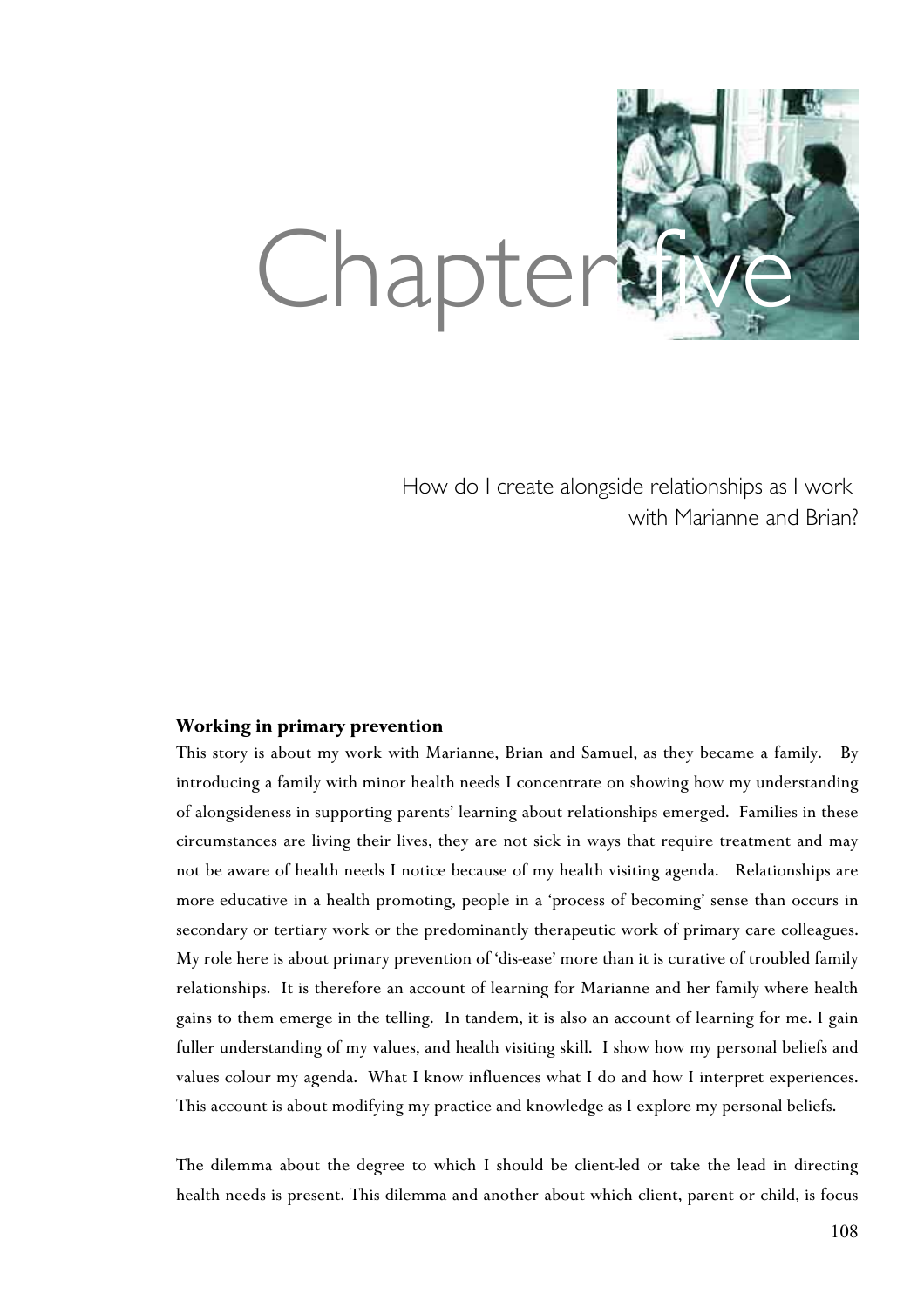for my efforts, arises again in Chapters Six and Seven. Being parent-led and using educative methods does not mean the developing psyches of adults take preference over those of their children. I learn to notice possible influences on future mental health and to raise parents' awareness about alternative possibilities. I intervene earlier and more effectively. I learn to adapt alongside relationships in primary prevention to accommodate degrees of direction mothers expect through the stages of mothering and different ways women appear to make meaning of their lives.

Referring to notes made in my journal, clinic and child health records and conversations with Marianne and Brian, I recount work we did together from 1994 to 1999. Marianne's story is chronological. I also draw from other influences, which do not fit the chronology but added to my developing theory. I draw on conversations, experiences and reports, an anonymous questionnaire to parents, literature and conversations and experiences too numerous to record.

**In September 1994**, when I met Marianne and her 10 day old baby Samuel for the first time, the midwives had informed me that she had ME (see Glossary) and fatigue was a worry for her (child health notes, 23.9.94). I was told her husband Brian was supportive and that her mother was staying to help. I almost always visit by appointment because I believe people have a right to decide how they present themselves to me. I came to this conclusion when I had my own children and wondered why health visitors should try to catch people out. I remember an explanation a colleague gave was 'then I can see them as they really are', implying she would then have better information on which to base her assessment of their health needs. I think this denies people opportunity to be in charge of their lives, to decide their own priorities and what they want to share. Arriving unannounced like a professional spy could compromise respect, acceptance and autonomy for people. It is only in recent years that people have stopped offering to show me around the house to check its suitability for a new baby! This legacy of our history as Lady Sanitary Inspectors was perpetuated by medical model influences on health visiting authority and style. Neither do child protection issues usually need to be looked for in this way as in most cases I read the warning signs during visiting patterns such as described here. I discuss dilemmas presented by this conflicting agenda in Chapter Seven.

When I visit, I form impressions of the family's situation that I see and experience. I form a tentative working picture of the context of people's lives. Colour is gradually added to the picture as I come to know people better. Impressions are not usually written anywhere, just stored in my head. I shall try to create a picture here based on my memory. Through the window of the semi-detached house usual baby cards were a sign I had the right address. It looked homely. A glimpse of the living room revealed a sofa and several chairs covered with rugs. I wondered if money was tight. An impression hatched that this was a place where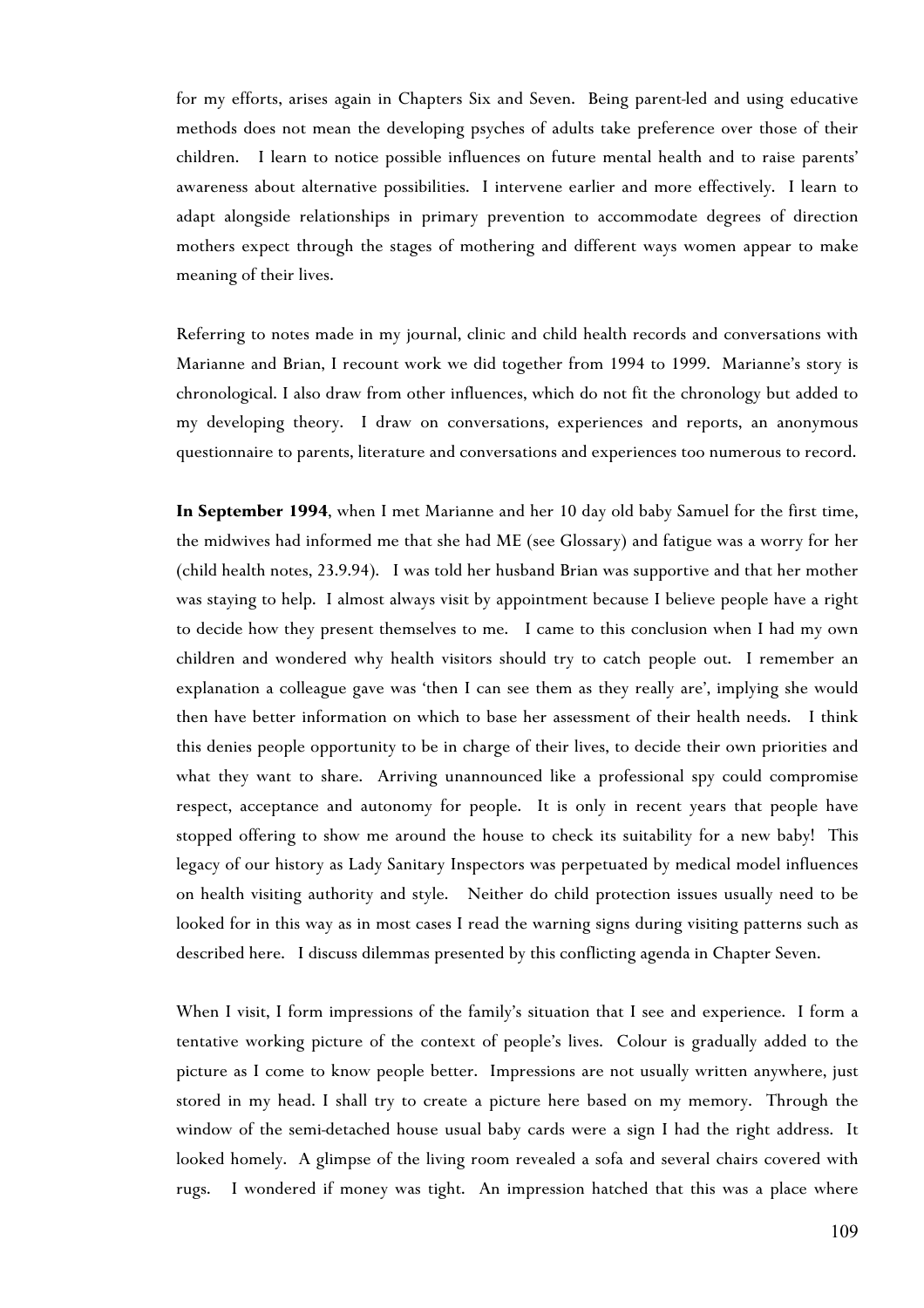people gathered. Signs of religious artefacts probably meant to be welcoming, made me feel like an outsider. Marianne's mother let me in. I remember she looked formidable and greeted me with the sort of respectful distance for a professional person that felt old-fashioned. I began to form impressions as I always do entering people's lives and becoming known to them. There are similarities and differences in all these experiences. Upstairs, Marianne invited me to sit on the bed. She was thin and pale, tired looking, which is usual for the tenth day.

Samuel lay on the bed, a deliciously plump baby weighing 4kg at birth. It is never hard to smile and say something like, 'Ooh, lovely, he's peeping at us'. I remember we gazed at him for a time and mused on what he might be thinking. Marianne asked how much he could see. I love being part of these magic moments between parents and children. Sometimes I point out that it is one. It is too easy, in a busy world, to let them pass unnoticed or not to have them at all. Marianne said something like, 'He's really good, no problem at all. The breast feeding is going well. I'm so lucky'. She recounted her experience of a normal, but 'long and hard' birth and her stay in the hospital. Asking about the birth is easy as a starter because mothers have often rehearsed their story several times before. After a few interested questions, the story comes alive. The details and moments of significance are unique and personal every time. The process of talking is a chance for her to make sense of her experience and for me to get a feel for what is important. Some mothers need to talk about the birth experience over and over again. Not so Marianne*,* she had an easy time.

She wanted to talk about ME. In fact ME seemed to be her main concern. I wondered if it was an important part of her identity - an explanation of herself? She spoke of how it affected her. Over the next couple of years we were to speak about it each time we met. Marianne said she felt easily exhausted. She'd had to give up her job and was worried about how she would cope with a baby when she had felt barely able to care for herself at times. My experience of ME was limited. My impressions were that this was a young woman dogged by ill-health. In her comments, I read a lack of confidence beneath signs that she was coping perfectly well with the baby. She told me some people did not believe there was an illness such as ME but her doctor, Bob Gibbs, understood. I was aware there was controversy about whether ME was a physical or a psychological illness but did not want to get drawn into discussion about that. I did not know enough about it. If ME was a working explanation of her symptoms, then that is what we needed to work with. As usual, I said I would try to respond to things she felt she needed from me rather than telling her what to do. I usually say something like, 'I'll be here and we can make it up together as we go along.' In my head, my aim was to concentrate on building Marianne's confidence in her abilities as a mother. This is my goal working with all parents but in this case, it seemed especially important. I did not feel the need to spell it out to her; it is just what I do.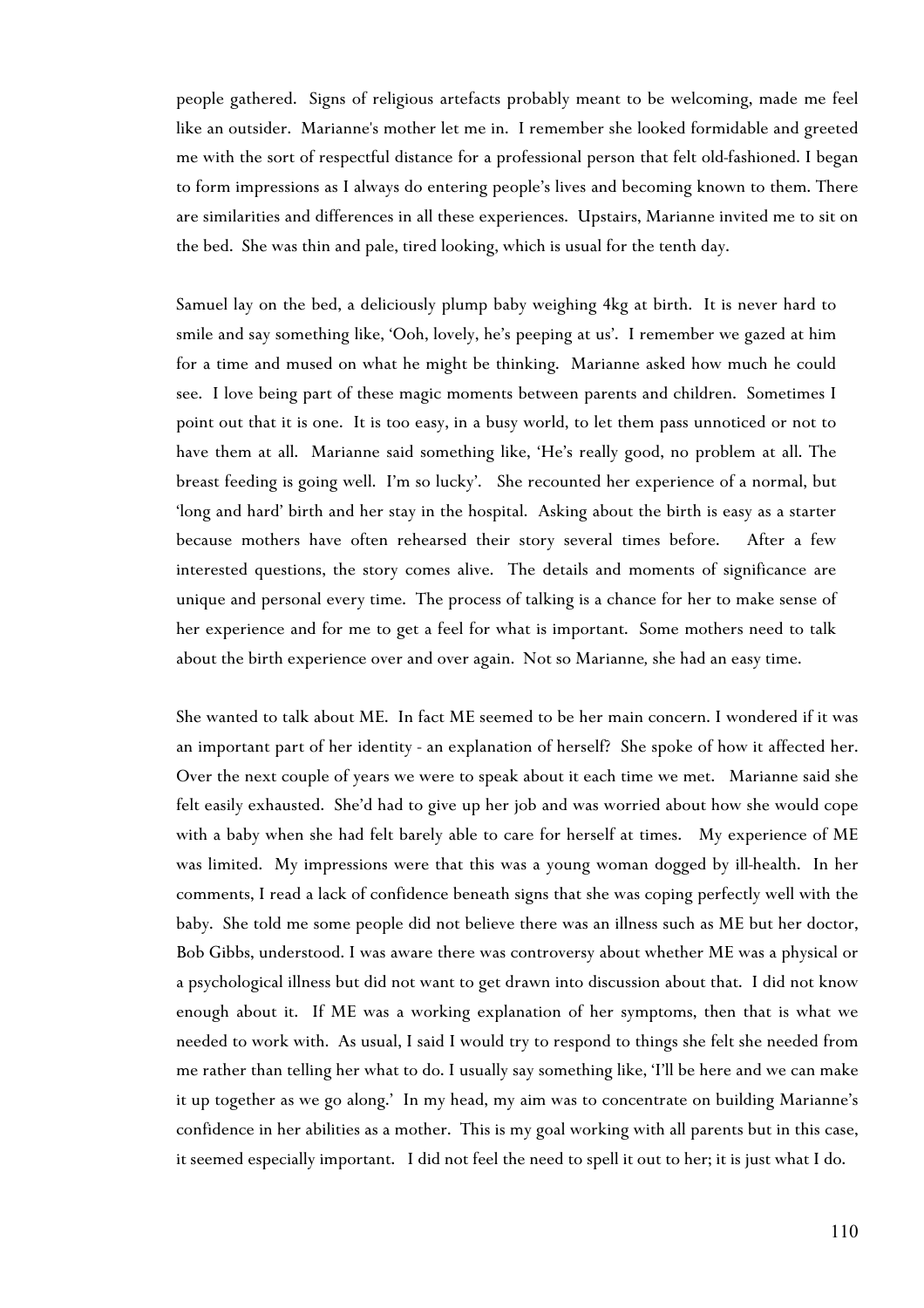I have noticed that some couples become attached to their midwives during the intense birth and postnatal period. This was not especially evident with Marianne, but it meant I felt no hurry to work at transferring her attachment to me or to rush close relationships. When I try to quietly and reliably '*be there',* I can feel parents gaining a sense of who I am and what I might offer. We have a long relationship, usually over several years, and it grows as we share experiences and come to know each other. When I asked all parents in an anonymous questionnaire about our working relationships several cited '*you know me'* as important. One wrote:

*You have taken the time to know our family so that there is real consistency in your approach and we don't need to cover old ground every time we meet - this is VERY IMPORTANT and MUCH APPRECIATED.* (Questionnaire,1999:Q61)

In a taped conversation another mother said:

*It's always nice to have some one who knows, if you know what I mean. You know where I am coming from.* (Sonia's first interview,19.11.96)

Marianne was to recognise this too during our taped conversation (3.7.97). I find it hard trying to explain what my role might be because individual needs vary so much. I offer myself and try to be there, to be alert to potential health problems and responsive to questions as they inevitably come. For Marianne, I suggested what I offer every mother. I do not have specific field notes of this conversation, which occurred before the research process began. Having covered this ground so many times, I give an example of how it might have gone:

*Robyn: My role is a bit different from the midwives and everyone else in the surgery. I'm mostly interested in all the things that keep you and your family healthy. The rest of the practice is more involved with managing ill-health. I am interested in all the things that keep you well. It could be anything. For you, it could be supporting you with the ME and helping with Samuel as you need.*

- *Marianne: That's good to know. I didn't know what health visitors do.*
- *Robyn: And I find it hard to explain sometimes because it depends on what you need. Now what would you like me to do next?*
- *Marianne: Well I don't know what to expect. What do you usually do?*

*Robyn: I am happy to come as frequently or infrequently as you like. It's up to you. I usually offer to come once a week until he is around six weeks old as a starter, or you can change it as you like. Then you can come to the Drop-In or call me.*

*Marianne: That sounds good.* (Common conversation)

Here I am trying to set the scene for a client-led service, however mothers at this stage frequently say they do not know what to expect so I make suggestions. Offering myself freely like this I rarely feel 'used'. Mothers who telephone a lot or want extra visits have genuine worries and value having them taken seriously. I take the view, if they contact me, they have a need. It may not be that *I* need to provide the answer, but I can help them to find it. I now realise that this easy, welcoming 'connection' creates a sense of belonging, which is at the heart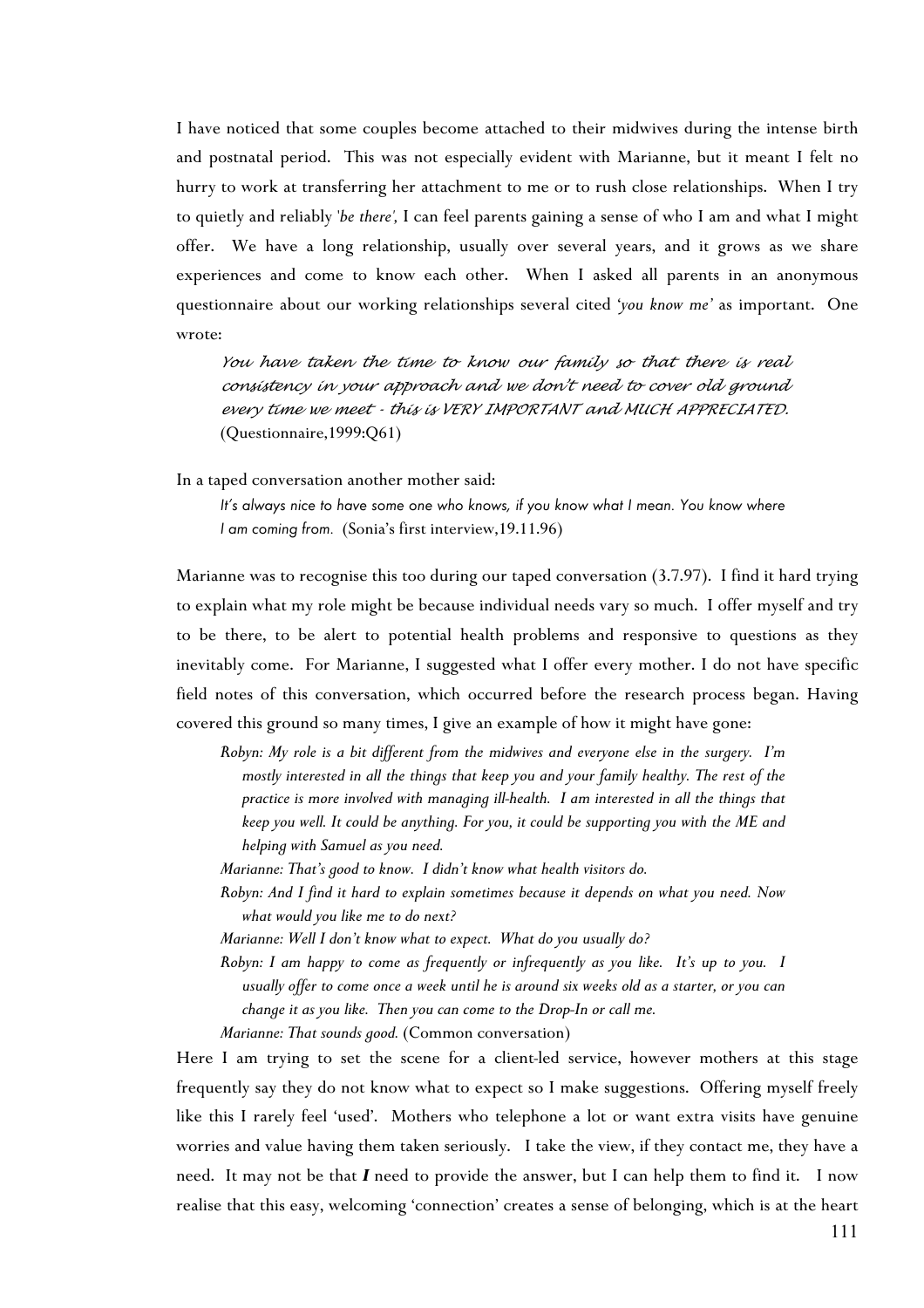of our alongsideness and mutuality. The four visits over the early weeks cover the time when everything is newest. Questions and self-doubt seem ever present for some parents in their urgency to do everything right for this new special person. Anxiety levels are often high over what might look to others like a small thing. Just being there to say, in many various ways, 'That's OK, it's just... It'll stop soon', is often all that is needed to help parents cope with these early weeks. A bleeding umbilicus, spotty face or worse, very frequent feeds, inexplicable crying, worrying unsolicited advice from well-meaning people, are all features of the vast array of experiences rushing at new parents. Feeling exhausted from lack of sleep and the relentlessness of the job is almost universal and can put strains on relationships. It might be that having someone to tell is all that is needed in order to be able to bear it. In this way deterioration of relationships in the family might be avoided. In the questionnaire to all parents forty percent wrote about my being there when they needed help. You will notice in the quotations that some people wrote to me and others to Jenie who received replies in the Quality Unit:

*Just that Robyn always was there for me, never in a rush, and gave me such a feeling of confidence.* (1999:Q38)

*You give me help + support when I need it...Tell me I'm a good parent, it gives me confidence + it is nice to hear it from someone professional as Robyn who has obviously seen lots of parents + is clued up to your personality as a person*. (1999:Q55)

Parents sometimes appear self-conscious about all the questions they ask and make comments like, 'You must think, Ohhh new parents, worrying about everything'.

I can say, 'It's my job. You are doing just fine. Soon you'll say, "I can do this!" It'll be obvious when you don't need me any more'

Visits to Marianne were unremarkable in that she had no more than the usual variety of concerns about Samuel. He thrived with hardly a hitch. By three weeks of age he showed early signs of smiling. After another week Marianne reported indulging in quiet moments when they looked closely at each other and took turns 'speaking'. He made tiny movements and noises with his mouth. Tiredness was real. There were no magic answers for coping with Marianne's or Brian's, tiredness. Beyond 'taking the phone off the hook and sleeping when you can in the day', we did not explore the range of suggestions which sometimes seem appropriate such as importing help, going home to mum, moving to the spare room, taking turns in getting up in the night. Breast feeding was so successful that Marianne just accepted that she had to do it. I did not meet Brian at this stage but Marianne spoke only of his support. It seemed she saw him as the rock she relied on.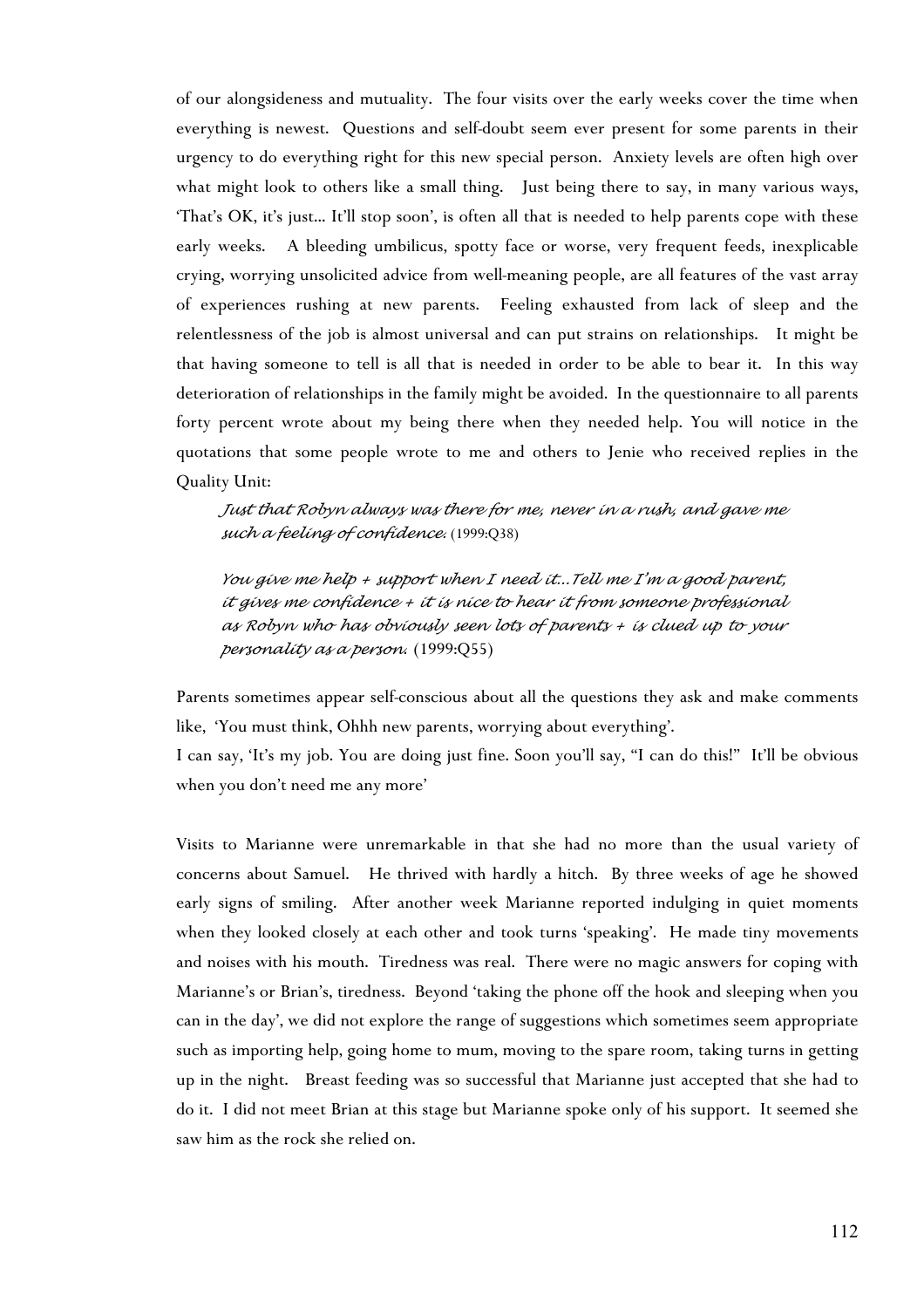Family members did not seem to feature after the early days and close friends or members of the church were never mentioned as sources of practical or emotional help. It surprised me in this case where there seemed to be a church community. It is so common that parents face these early weeks, in fact their whole parenting career, largely alone. I wonder if the kind of help which is needed is just not on offer or is it that people now prefer privacy? In the taped conversation three years later, Brian volunteered that the church community was not all he would have liked. He spoke of his disappointment at attitudes he heard. Marianne said:

*You can't rely on it necessarily to be a support.* (Conversation, Marianne,3.7.97)

Penelope Leach attributes a fading sense of community to an attitude shift towards individualism where personal fulfilment and self-esteem, social recognition and rewards are focused on work. Success is separated from 'interpersonal aspects of living' (Leach,1994:3). Most people, she says want to be self-respecting, solvent citizens *and* good parents and find it difficult being both. Once social status and self-image are built through wealth accumulation, personal and pecuniary motives for work become inextricably entangled, unpaid activities degraded and satisfaction from other work, 'a rare privilege'. Speaking of the reduced sense of communal purpose and community structure, she writes:

*Homes are essentially private, individual spaces, sealed from neighbourly intrusion by closed doors, fortified against criminal invasion by locks and bars and functioning as little more than a place for rest and relaxation after work, and a meal and clean clothes before it unless, of course they contain children. If there are young children at home somebody has to be there with them all the time*...*one adult can fulfil all of a baby's needs for companionship and stimulation, but one baby cannot fulfil the far more complex needs of an adult.* (Leach,1994:12-13)

Personal caring, which relies on intimate relationships at home, falls into direct conflict with working to support a chosen lifestyle. Weekly, I witness the dilemma posed for women when, just as mothering becomes rewarding and manageable, the time to return to work looms. I frequently hear, 'I like my job and I need to go back but I feel desperate about leaving her'. I see women's definitions of their identity, expressed through relationships of intimacy and care, made so clear by Gilligan (1982), reduced to a whisper by louder more dominant assertions of separation, achievement and money as legitimate aspirations for personal fulfilment. If parenting could be seen as a more personally fulfilling job, alongside others doing the same, more would want to do it and communities would become healthier more communal places (Leach,1994). Marianne and Brian did not give the impression they were striving for money to furnish lifestyle aspirations but I recognise it in the community around them. Marianne was in no hurry to return to her professional work. She appeared to genuinely enjoy her mother role and Samuel's company.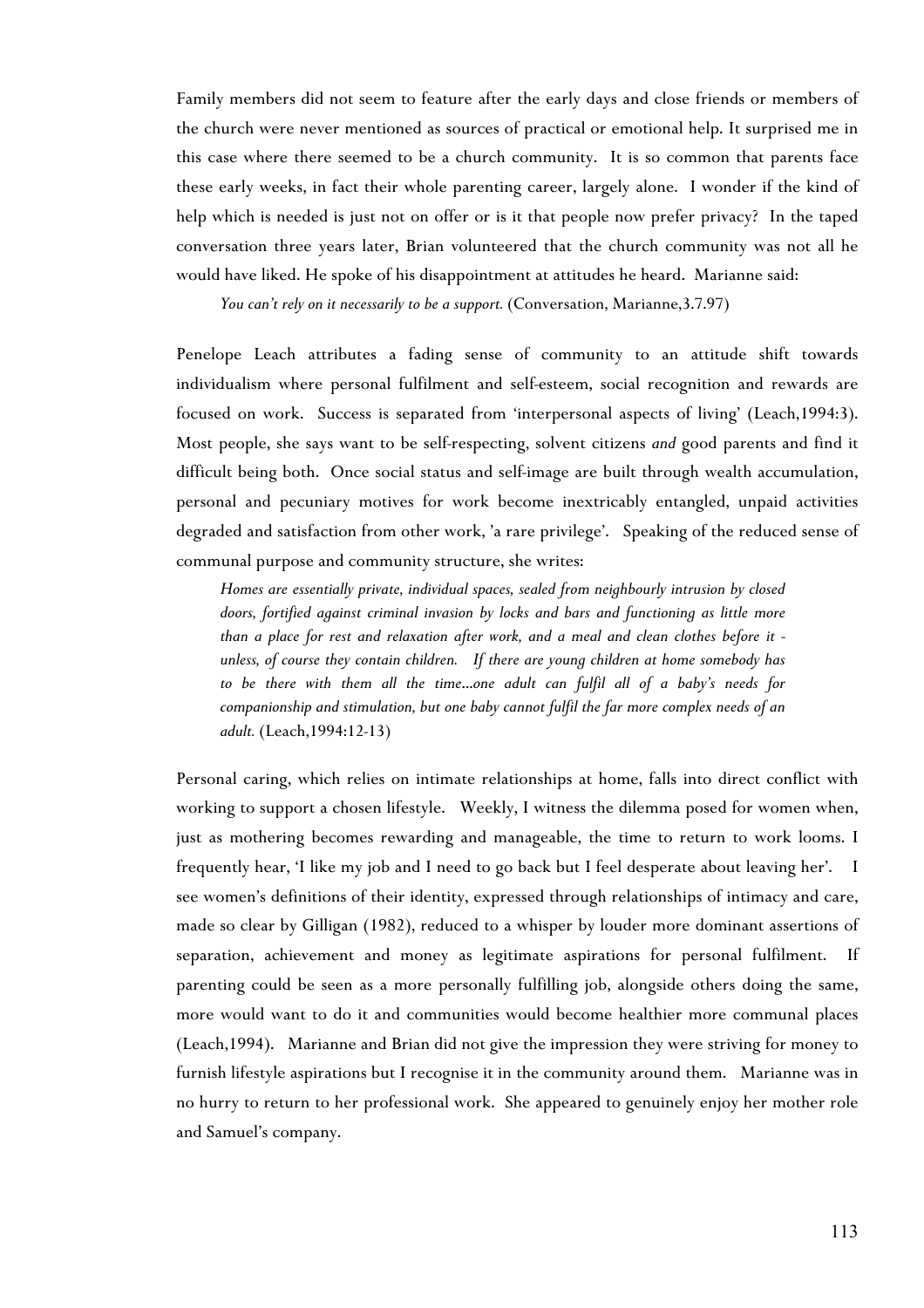# **From identifying health needs to health enhancing activities**

**September 1994**. Over the early weeks, as I thought about Marianne, I formed impressions from observations and conversation and used them to help me consider my future work. Here arises the contradiction that this enquiry hinges on. Who decides the health needs? The principles of health visiting which help clarify my aims with Marianne are to 'identify health needs, raise awareness of health needs and facilitate health enhancing activities' (CETHV,1977).

My work with Marianne took place at the time I was energised by the wish to encourage parents to find more democratic communication styles with their children than arose when physical punishments were used. This was where I was in my understanding. I wanted to stop something I knew to be harmful for children, before it became a habit for parents, and cause problems (Pound,1991a, 1993, 1994a,b). I had not begun to recognise that the values associated with democratic relationships were equally important for my relationships with parents. In fact, in 1994 I knew a lot about 'rights' for children, but I did not begin to investigate the democratic parenting literature until 1996 when I registered for this research. The broadening of my values to include all people is therefore developmental. In the chronologically later stories in Chapters Six and Seven, I demonstrate my attempts to live emergent values more fully. Opportunity to discuss democratic relationships with Marianne and Brian, as I found them in the 'Crucial Cs' (Lew, Bettner,1996), did not arise for another three years. However the influence of the Crucial Cs on my relationships and my advice to parents began to appear gradually before that time. The dilemmas central to this research, whether I should be client-led or pro-active, had not occurred to me in 1994. I just did it the way that felt right. Nor had I begun to explore the impact of my personal beliefs on my practice.

Returning to my impressions in 1994. I recognised Marianne and Brian appeared to have a religious affiliation. Experiences during my years researching children's rights led me to believe that authoritarian religions may lead to beliefs about authority in which children should be unquestioningly obedient (archive notes,1991; Greven,1991; Rädda Barnen,1992; Strauss,1994; Pound,2000). Emblazoned in my memory is a kaleidoscope-coloured poster on the wall of a church hall where I ran a baby clinic. It was drawn by Bible study children and said simply:

# we must obey

I found it hard working under these words when I was talking to parents about hearing children's points of view. The puzzled minister took it down at my request.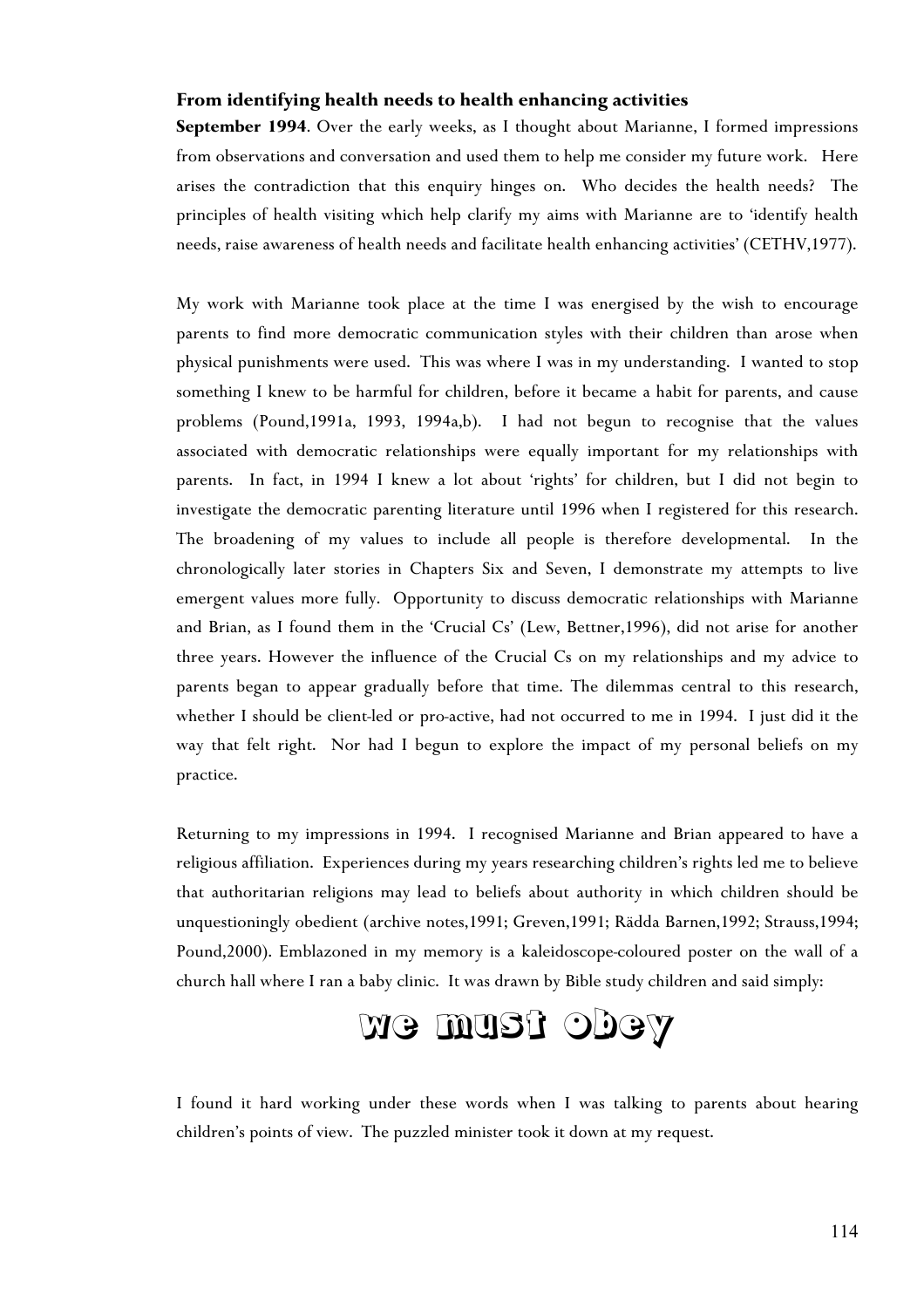Punishments may be seen as necessary to maintain 'respect' for authority figures and to eradicate wrong behaviour (Dobson,1988; archive notes,1991). In a previous research project a mother told me:

- *Naomi: A baby, when it does something wrong doesn't know it's doing it. It doesn't deserve a beating does it? How do you make it obey?*
- *Robyn: I wondered if it is important?*
- *Naomi: Yes because otherwise you've got a child which isn't under your control ... Its very clear that God wants the child to be disciplined.* (Pound,1994a:32)

I did not know Marianne and Brian's points of view. My musings were triggered solely by my understanding that they, like others in my caseload, had a religious faith. I wondered how authoritarian Marianne's parents had been in her early years. I recognise that we form views of family relationships from our childhood experiences. By accepting or challenging our experiences it seems we either reproduce similar relationships with our own children or consciously question them before seeking new ways to parent (Pound,1994a). Marianne had not indicated any grievances about her childhood or shown concern for her future parenting.

I wondered if ME might be an indication that Marianne might not feel in control of some areas of her life. Encouraging her self-confidence was a priority. My impression that she might get postnatal depression proved to be wrong. Marianne remained optimistic. My health promoting role and probable regular contact was likely to give me opportunities to encourage this couple to think about their hopes for Samuel and their intentions for achieving them. Finding alternative methods of communicating with him could prevent them from slipping into a habit of using smacks, as may have been their childhood experiences. I did not tell Marianne of these thoughts at this time.

## **Creating a partnership with Marianne and others**

Below, I have included a summarised chronology of our work together interspersed with information from other sources that show how both Marianne and I come to new insights.

**October 1994**. When Samuel was six weeks old Marianne brought him to the surgery for their postnatal examinations with the doctor. I suggested she could start coming to the Drop-In or appointment clinics, or telephone me, as she liked. Over the first year she brought Samuel on the bus almost fortnightly. Their visits stretched to monthly, then four times a year with occasional telephone calls. They came twenty-three times before Samuel started school (clinic records). The appointment clinics at the time felt clinical because they were in a surgery treatment room often linked with immunisation appointments. I felt rushed and suggested I could give more time in the Drop-In, which was open and public. Recently I moved the appointment clinic to minimise the hurry. The Drop-In has easy chairs, toys and books. I sit on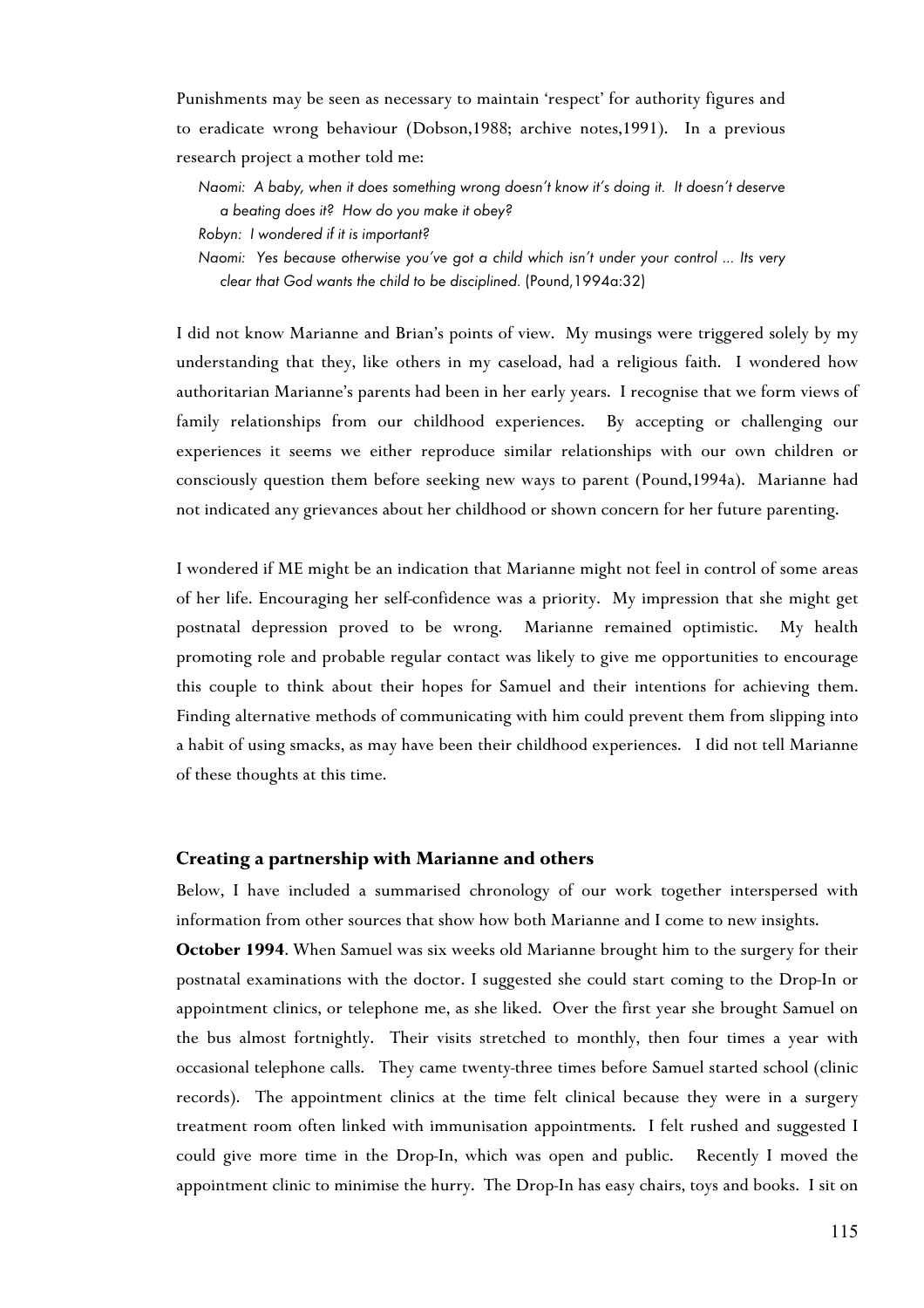the carpet where I can move around, include the children in our conversations or play with them as we talk (Video One,6.11.96, page 140). Parents have noticed how I consciously try to include the children. One comment was:

*My children look forward to Robyn's visits as she speaks to them just as much as she does to me. Health visitors I've had in the past have tended to ask me all the questions and not taken much notice of the children apart from the obvious reasons like weighing them etc.* (1999:Q15)

I make a point of welcoming people as they arrive and, if it feels appropriate, include them in the conversation. If a concern appears private we speak quietly or arrange another time to meet. I have noticed the sensitivity and caring that parents show each other. Although I keep asking if confidentiality is a problem, I have had no clear message that it is (questionnaires, 1999, taped conversations). Several parents commented about the value to themselves of conversations they have overheard. When three years later I asked Marianne about the clinics in a taped conversation, she said:

*Marianne: It was the freedom. I was expecting it to be more structured, like every two weeks. When you said at the beginning, 'it's up to you when you come next', that threw me a bit. Then I realised the freedom was on my side. I wasn't under a regime, which was too strict.*

*Robyn: You didn't feel abandoned?*

*Marianne - No, no. Possibly that was part of my first reaction but it wasn't that you didn't want to see me. It was 'come when you want to'. Because of your personality, I knew it wasn't 'please don't come'.*

*Robyn: Do you mind that there are other people there?*

*Marianne: No, you know to expect that. I've got to chat to other mums. Sometimes it is interesting to hear you chatting. The mum last time who was worried about the baby who had been crying. You were able to reassure her.*

(Conversation with Marianne,3.7.97).

It seems to be a pattern that families begin to make less regular contact after about a year as daily management difficulties become fewer, new friendships grow or work reduces the need for contact with me. Only a few families ask for home visits after six weeks because most mothers and some fathers use the Drop-In or telephone if they have queries. I will speak about working with families who have problems in [Cha](#page-8-0)pter Six needing to be more proactive in Chapter Seven.

<span id="page-8-0"></span>Marianne received four home visits in the early weeks as well as visits for Samuel's eighteenmonth and three-year development checks, and another to discuss his behaviour. I find home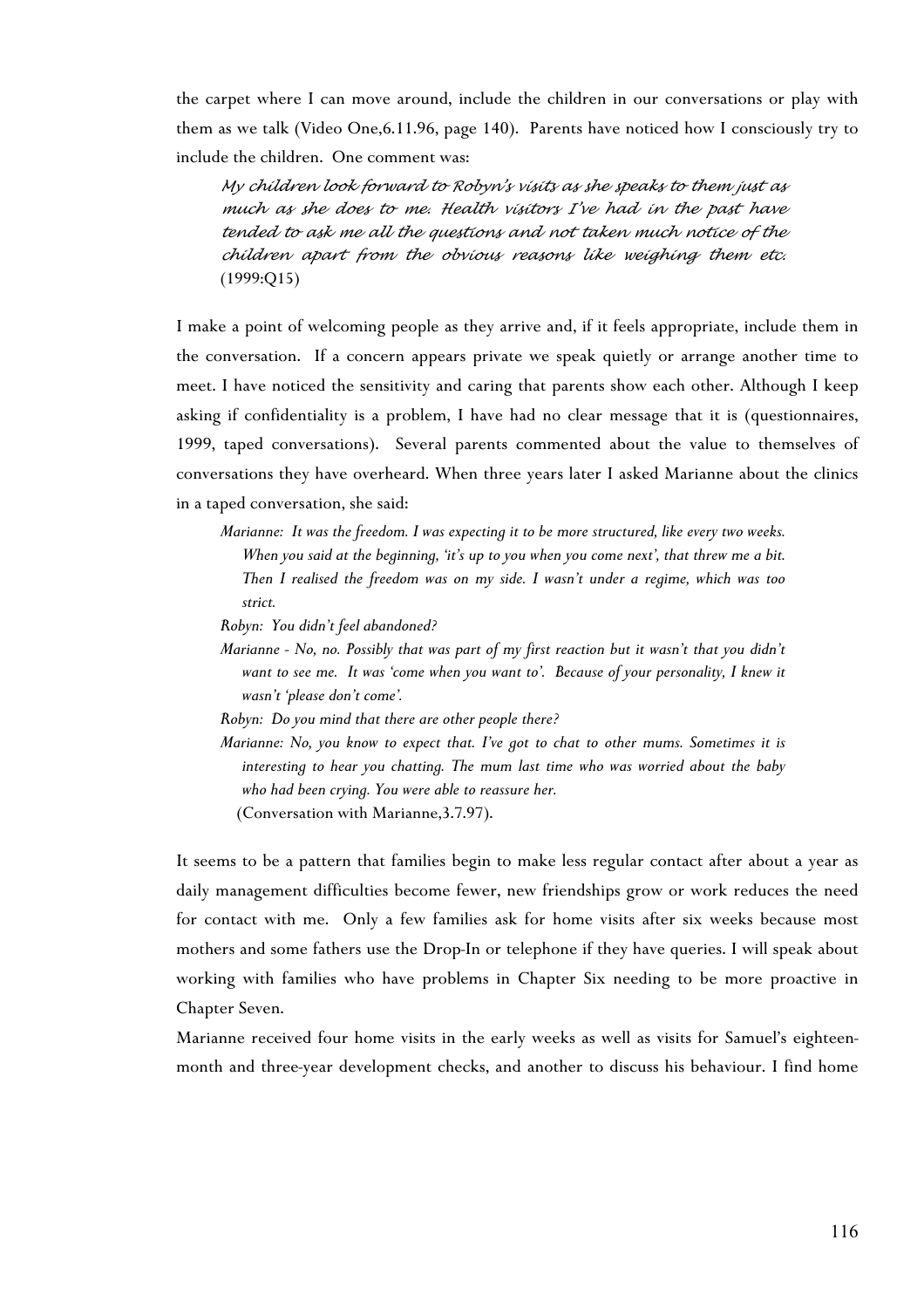developmental assessments important because children's emerging sense of independence causes parents to dig into their personal 'tool kits'<sup>1</sup> for skills in communicating with children. My being available for all parents at these key stages hopefully leads to primary prevention of more serious problems (Chapter Six). Talking about the child's developmental process creates opportunities for wider discussion including behaviour.

# **Exploring the qualities in our relationships**

With Marianne and Samuel it was easy to be encouraging because everything seemed to go so smoothly although she regularly spoke of being tired. Samuel gained huge amounts of weight on breast feeding until the time came when he needed solid food. Marianne's list usually contained a few questions about things she needed to check. I cannot recall a single major problem beyond the usual reassurances and pieces of information that most parents ask for as they learn to cope with changing situations.

In the taped conversation three years later I asked:

- *Robyn: Can I ask about a comment a mother made? She said, 'Sometimes I bring a small problem and you say, "That's not a problem", and then another person asks something and you say, "that's not a problem". It's confusing. What is a problem? When do I worry?'*
- *Do you ever get the feeling that if it's not a problem, why do I come?*
- *Marianne: No, because to me it's reassuring. You never make me feel guilty about worrying. I find you reassuring that I was right to ask. It's the little things I think are vital.. A little niggle can get wiped out by talking. In the beginning you were encouraging me to talk things through so I came to a decision myself. Now, I come to you having thought things through and just come to see if it agrees with your thinking.*

*Robyn: That's very interesting. So our relationship is different now.*

(Conversation with Marianne,3.7.97).

 $\overline{a}$ 

I will return to this point about our changing relationship later.

In the questionnaire to all parents, a quarter of the respondents wrote about the value of having small or 'trivial' issues taken seriously.

*Sometimes you just want a chat, a bit of moral support. You probably wouldn't think it was important enough to make a formal*

When I asked another mother, she smiled and nodded as if she had experienced it too: *Robyn: Is it because the problem isn't being taken seriously?*

*Emma: No, it's reassuring. I know it's a little problem, and I think 'I know the answer, but I have to ask just to be sure'. It's sort of my duty to do my best for him.* (Journal,15.3.00)

The term 'tool kit' to describe parent's range of personal resources for coping with their children came from a conversation with Dr Penelope Leach and then figured in child's drawing on the leaflet *Do Children Need Smacks?* I produced for Bath Health Promotion Department in 1991.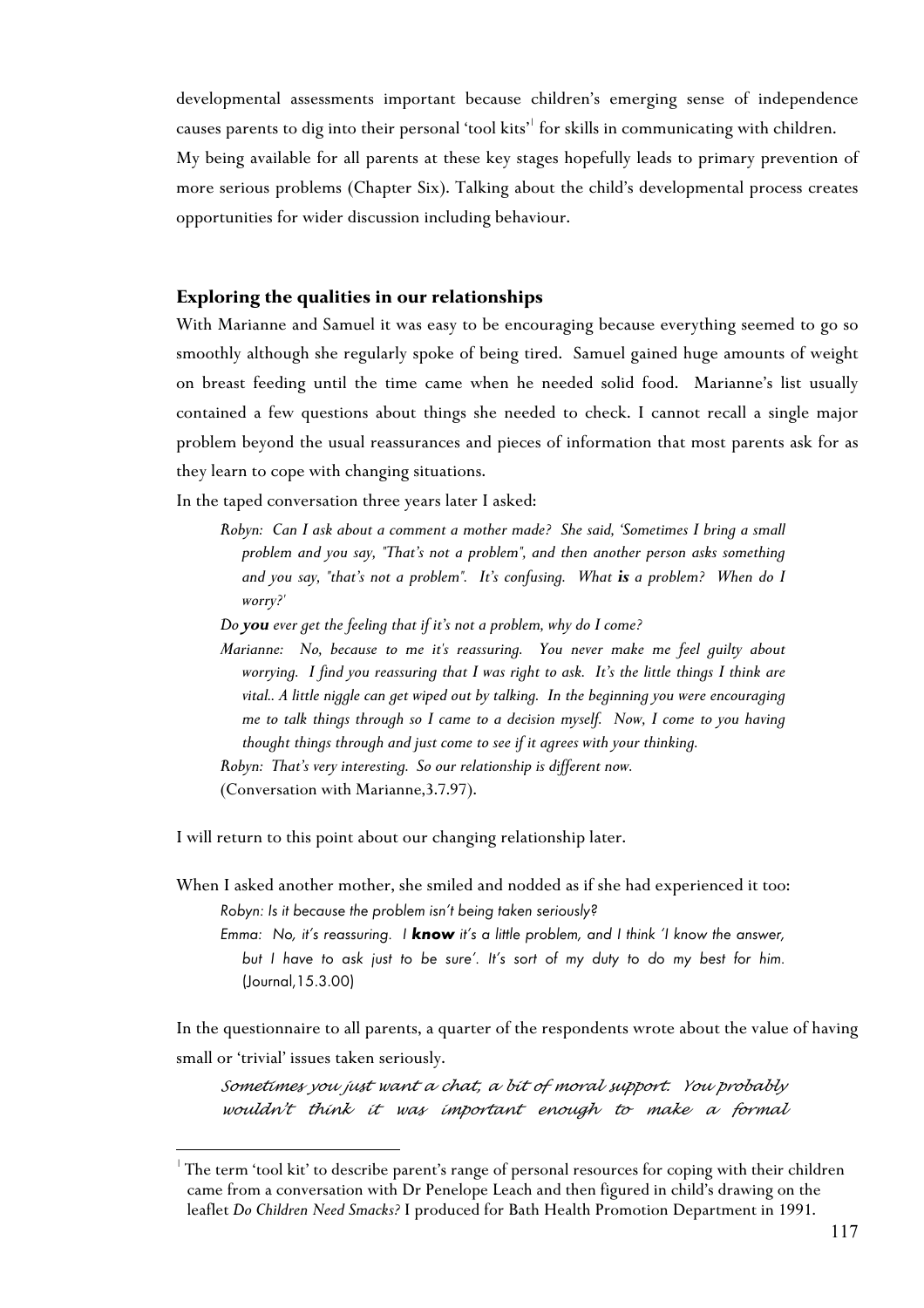*appointment, but to be able to pop in can make a huge difference to your day and how you cope with it'*. (1999:Q37)

Being listened to is stated as an important quality parents expect in health visitors (Twinn,1989:387). In the questionnaire sixty-three (93%) ticked that I do this for them and twenty-four (35%) added a written comment. Here is one:

# *She listens and empowers instead of just giving answers out of a book. (*1999:Q49)

I was moved to recognise the writing of a client with multiple problems including literacy. She wrote*:*

*very is to talk to about any problums conering me or my child.* (1999:Q5, *sic*)

In a taped interview with an older single mother:

*Carol: You did all the things my mother never did, you listened. It's true, you listened to what I was saying. You made me feel valued, you made me feel like I was a good mother ... Well it's almost like holding your hand really. When you've got a new baby and you just don't really know what the hell you're doing and you need someone to tell you that yeah, what you are doing is really good. Make you feel you're doing a grand job. So you do a grand job and so it goes on ...* 

*Yeah, Mum was around. She's very good on a practical level, milk in the fridge, make sure everything's there for you. She'd do anything but she wouldn't sit and talk. On the 'phone, she gives you two minutes. You're in tears, you want someone to talk to and there's nothing there. 'Well I don't want you wasting your phone bill' ... You were there. You gave me your phone number, I knew I had someone who cared...knowing on a Wednesday I could just walk in there and sit down was really good ... it's reassuring isn't it? I think so any way. (Conversation, Carol,30.6.97)*

I have had a problem getting negative data from parents when I ask their opinion of our working relationships. I am more likely to hear hypothetical stories or about other unnamed health visitors. I can ask myself do *I* do these things?. A letter speaking about an eight-month developmental check in another area, is an example:

*Child experts are forever quoting 'praise good behaviour and ignore bad'. Perhaps they should apply it to their parents as well. There was no 'well done' for the fact that apart from an occasional jar of fruit, I cook all her food with fresh wholesome ingredients, only criticism that it didn't have any lumps in it! Nor praise for the fact that she is sitting up and supporting herself beautifully, only criticism that she wasn't crawling or rolling. If health visitors don't want to have a reputation as interfering old busybodies they should show an interest in the parents as well as the kids*. (Archive letter,4.7.97)

I recognise how easy it is on a busy day to concentrate on achieving ticked boxes in the child development book and not to respect the knowledge and autonomy of the parents. Criticism in the questionnaires was muted, tactful but clear, showing a contradiction in the way I work.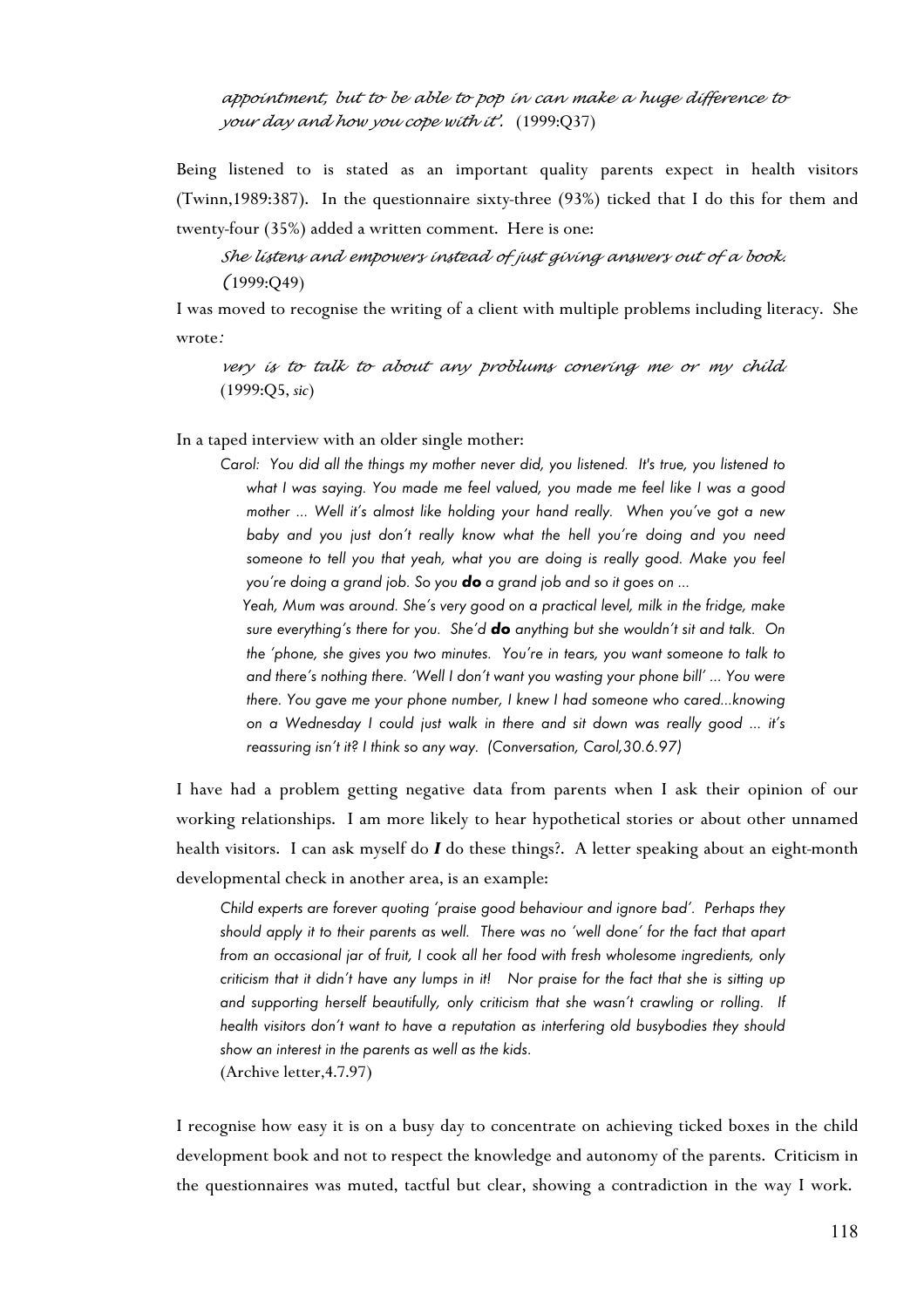Eighty-seven percent were positive in the ticked boxes labelled *'helps me as much as I need'*. Half of these added a written comment that I helped them to help themselves:

*Robyn is good at making suggestions and then enabling me to fulfil those suggestions without taking control of the situation.. (*1999:Q2)

*Steers me around to being able to make my own decisions which makes me feel more able.* (1999:Q33)

But amongst the positive written statements on every questionnaire eight added that they would have liked more direction.

*First time mothers sometimes need to be TOLD HOW to do things by an expert.* (1999:Q29)

*When we've wanted advice occasionally our HV has been too keen to try and get us to the point of finding a solution, when we really wanted to be just told what to do. We wanted quick advice and reassurance not the very detailed sessions we had.* (1999:Q32)

Half of these said they understood what I was trying to do or realised there may be no 'right' answer:

*Sometimes, as a new mother who is perplexed and often tired, it would be more constructive to have one suggested mode of action against a specific problem. I appreciate Robyn is encouraging us to make up our own minds about which direction to take, it would be more appreciated to receive a little more directive help instead of 'well on the one hand you could do this, but on the other...' A balance of the two perhaps? i.e. directive when appropriate.* (1999:Q47)

*I sometimes feel that although I came looking for solid advice i.e. being told what to do about a certain situation, I do not always go away feeling I have received it. I do recognise that she is not an expert on everything to do with babies and that also there is often no right 'way' or answer.* (1999:Q51)

One comment mirrored Marianne's assertion that our relationship had changed (1999:Q54).

In 1997, when I asked Marianne about our changing relationship she said:

*Marianne: Our relationship has changed because we've got to know each other. So it's not like going to your doctor. You never get to know your doctor, like you know me, and I feel really secure in our relationship. I talk about little niggles which I wouldn't to someone I didn't know.*

*Robyn: Is that because we have the time to do it?*

*Marianne: No. I think it's because I feel very comfortable with you.* 

*Robyn: I wanted to try and tease out what those properties are in our relationship.*

*Marianne: You certainly are a great encourager because I had a very low opinion of myself, and as a mum, and because of how you agreed with me it's really helped me to start*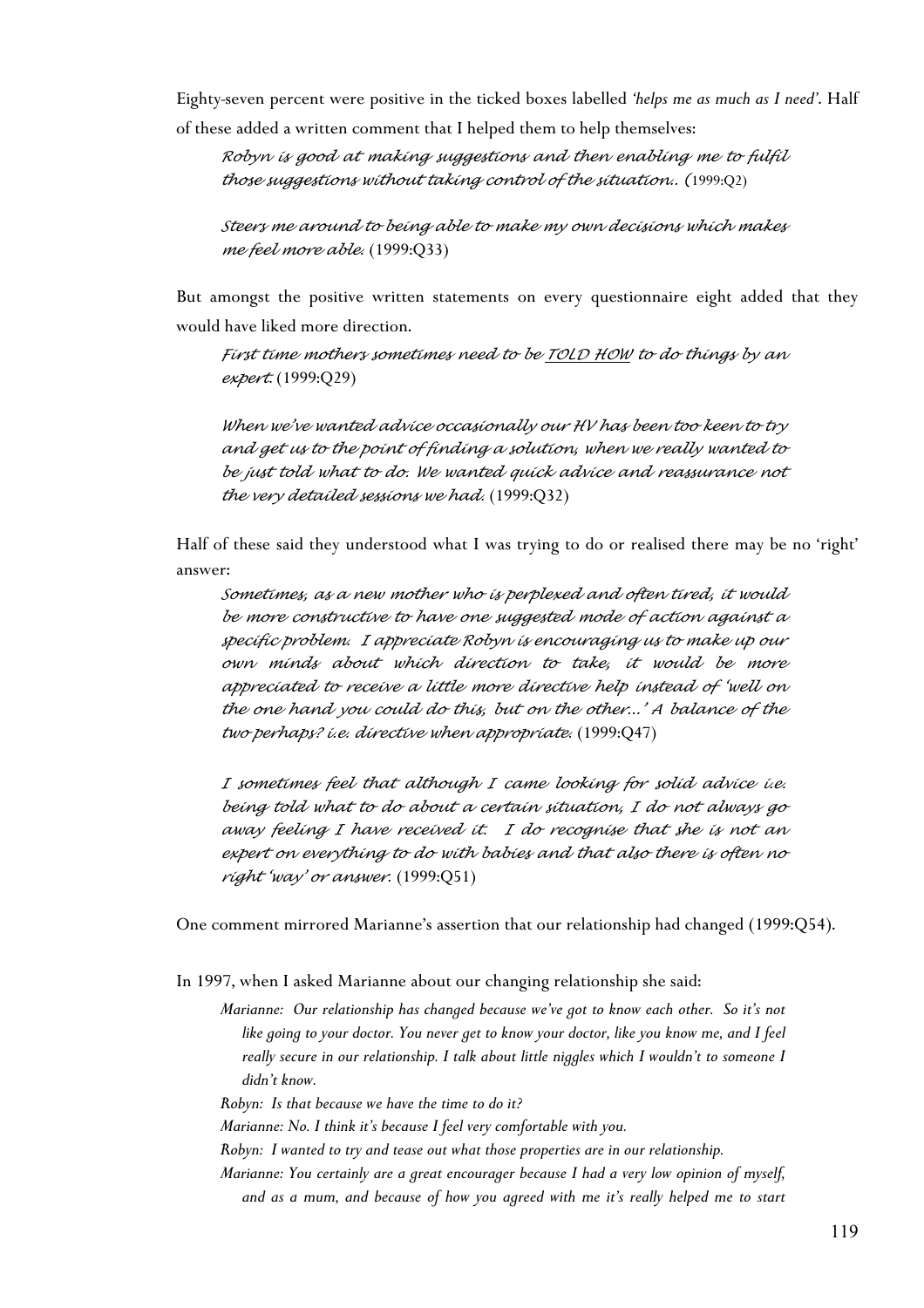*thinking 'perhaps I am doing things right' ... You are a brilliant listener. You don't try to foist your opinions on people. Your general manner is very welcoming. You come across as being very easy-going - probably isn't the right word, but at home with yourself and you will often tease out things, which I haven't actually come about. Because I'm at ease with you, I'd be talking and things would just come out, whereas with a health visitor who made you feel you weren't doing things quite right, it wouldn't.* (Taped conversation, Marianne,3.7.97)

From this conversation it is clear my initial perception of Marianne's lack of confidence was accurate.

# **Theory begins to develop**

Here, I pause to consider theories about the ways women develop their 'knowledge'. Pearson (1991) spoke of changing relationships between mothers and health visitors being related to mother's development of 'common sense', 'professional' knowledge and their increasing desire for control in decision making. I concur with her finding that early on, especially in the antenatal period, mothers have little idea of likely problems and envisage a measure of control in the relationship. In the vulnerable days up to around eight months, they want specific advice and instruction, feeling let down if they do not get it. Once they gain confidence she found, they want a less directive approach. Recognising this change, Pearson suggests health visitors should move to functioning as facilitators as parents develop increased confidence and skill (Pearson,1991:527). This begs a question about the different stages of parenting that the questionnaire respondents had reached and how much difference the research process made to later relationships? The questionnaire was carried out in April 1999, over three years into the study. None of the caseload canvassed was in the antenatal period before their first baby. Twenty canvassed (18%) had a baby under eight months of age while seven (6%) had a first baby under eight months. I cannot know how many of these replied.

From my observations, I suspect development of confidence through experience is usual, but personal attributes of the mothers may also play a part. Belenky et al (1986) examined women's ways of knowing and describes five different perspectives from which women view reality and draw conclusions about truth, knowledge and authority. The suggestion is that the self-concepts and ways of knowing of women may be intertwined. Perry's study of male students (1970) similarly offers 'positions' of male knowledge. Gilligan (1982) in examining Perry and questioning Kohlberg's (1981) description of the evolution of moral reasoning in males, found it more common for males to define themselves in terms of separateness, autonomy and objectivity. Women, Gilligan suggests, tend to define themselves in terms of connection and relatedness to others. I find it useful now, in 2001, to bear these perspectives in mind when considering the relevance and possible impact of my advice-giving. Here I summarise Belenky's stages, as I understand them.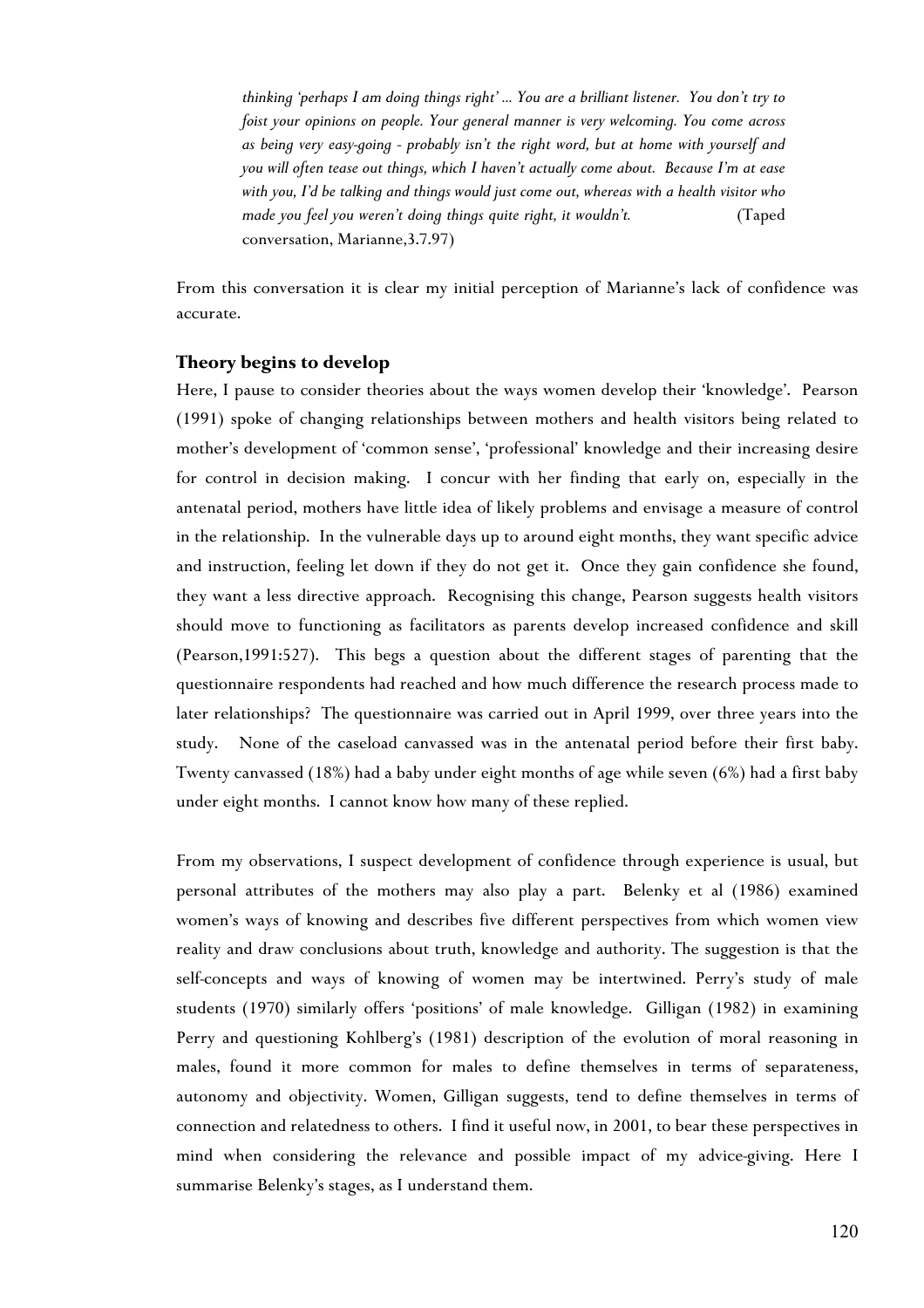Amongst socially, economically and educationally deprived women I recognise *'silence'* in a small number of women (Belenky et al,1986:23). Like Belenky I witness dependence on external authorities for direction as if 'deaf and dumb' - deaf because the woman feels she cannot learn from being told and needs to be shown, dumb because she feels unheard and voiceless. Others rely on being told - *'received knowledge'* - because they have little confidence in their ability to know and believe that truth comes from higher authorities (Belenky et al,1986:35). These women may be unaware of their tendency to shape their perceptions to match those of others and do not realise they could construct their own knowledge. Truth is black and white and received from people who 'know'. Belenky suggests experience of mutuality, equality and reciprocity are most useful in eventually enabling them to disentangle their own voice from voices of others and find their own capacity for knowing (Belenky et al,1986:38). See Helen, Leah and Julia in Chapter Seven.

The *'subjective knower'* turns inwards to trust her own personal search for right and wrong, which is there to be found within herself rather than in the words of others (Belenky et al,1986:52). Truth is an intuitive reaction to something experienced and felt rather than actively thought out, pursued or constructed. These women, Belenky says, did not gain this way of knowing from education or from supportive, stable, achievement oriented families but from changes in their personal lives leading to awareness of the failings of authority figures (often male) in their past (See Dee, Carol, Martine, Sonia). I agree with Belenky that the sense of disappointment and outrage is pervasive. This perspective may lead women to seek further education (1986:58).

*'Procedural knowledge'* is the voice of reason (1986:87). Most of these women once relied on a mixture of received and subjective knowledge, looking to feelings and intuition for some answers and external authorities for others. They moved to 'reasoned' reflection because old ways of knowing were challenged as the inner voice turned critical. They now lack the inner authority of the subjectivist and their faith in knowledge received from authorities. Having no truth to parrot, they become quieter and more measured as they seek procedures for ferreting out objective rather than subjective knowledge. 'Procedural' knowers described as suspicious of ideas, their own and other people's, use rational argument to find separate, objective knowledge and develop procedures for connecting with and analysing other people's knowledge.

*'Constructed knowledge'* is woven together strands of rational and emotive thought and integrated objective and subjective knowing (1986:134). For these women all knowledge is constructed and the knower is an intimate part of what is known in the quest to understand their world. To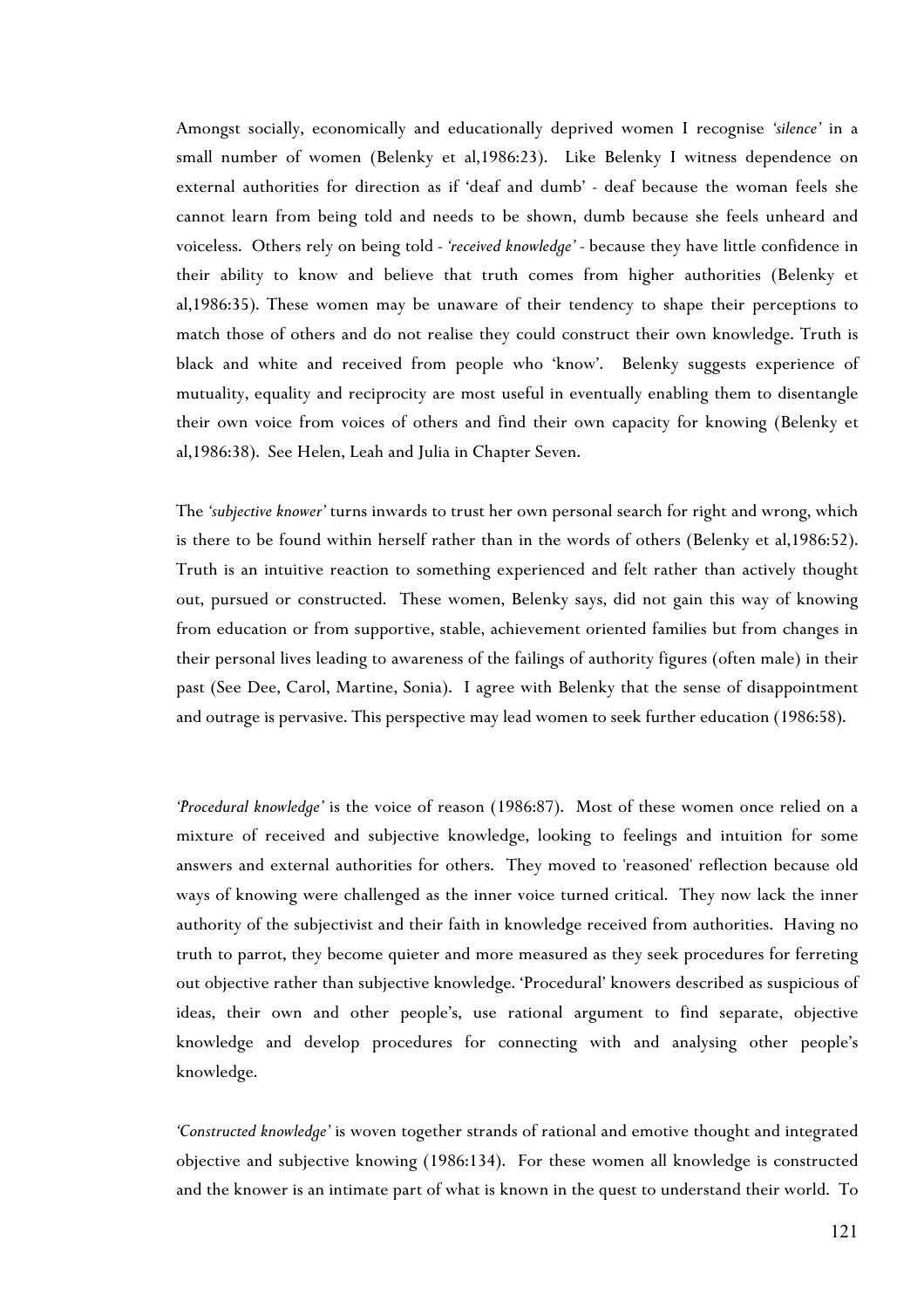learn to speak in unique and authentic voices they must jump outside the frames and systems that authority provide and create their own frames for constructing their own ways of knowing. Knowledge becomes relative and dependent on the context in which it is embedded. Constructivists become passionate knowers who enter into a union with that which is known. The search never ends as question and problem posing become prominent methods of inquiry. As health educator I now relate to the suggestion:

*Educators can help women develop their own authentic voices if they emphasise connection over separation, understanding and acceptance over assessment, and collaboration over debate; if they accord respect to and allow time for the knowledge that emerges from first hand experience; if instead of imposing their own expectations and arbitrary requirements, they encourage students to evolve their own patterns of work based on problems they are pursuing.* (Belenky et al,1986:229)

But as I return to Marianne's story you will see that in 1995 I did not yet understand this because I tended towards 'procedural' ways of knowing.

**May 1995**. Samuel came to the surgery for his eight-month developmental check. Marianne appeared to glow as we noted Samuel's progress and the ease with which she seemed to manage. He was a quiet observant boy. Sitting up he reached for things. I asked Marianne how she was going to stop him if he touched things he shouldn't have. This was a problem for her to answer because he was a reticent, not particularly adventurous, baby. She quite rightly gauged his behaviour to be normal for babies. When I rephrased the question and spoke about the future, she volunteered that she wasn't going to smack him. Marianne's warmth towards Samuel led me to believe that her intention was firm. This questioned my assumption that religious belief might predict an intention to use physical punishments.

Experience warned me that parents' intentions do not necessarily match what actually happens. Alternative ways of communicating may not be amongst the parent's personal resources. Many of the things we do seem to be automatic intuitive responses drawn straight from our own early experiences, and counter good intentions (Pound,1994a). A mother speaking during a previous research project:

*Jackie: That is one of the awful things about it all, because what makes you up comes out never mind what you might hope to be like. You start to notice. I do try and apply some ideas that I have, and I keep thinking, now this isn't in line with my ideas.* (Pound,1994a: 35)

I have witnessed the process of justification and acceptance parents are drawn into as they try to come to terms with what is happening. Gazing at new babies many parents say 'How can anyone hurt a baby?' Within the year about two thirds have smacked (Newson&Newson,1989, Smith et al,1995) I have frequently heard comments such as, 'I tap her hand because I have to teach her it's wrong. I wouldn't hit her hard. How can people do that? ' Within another year it might be, 'I smacked her. It left a red mark. I felt bad. What else can you do if she won't do as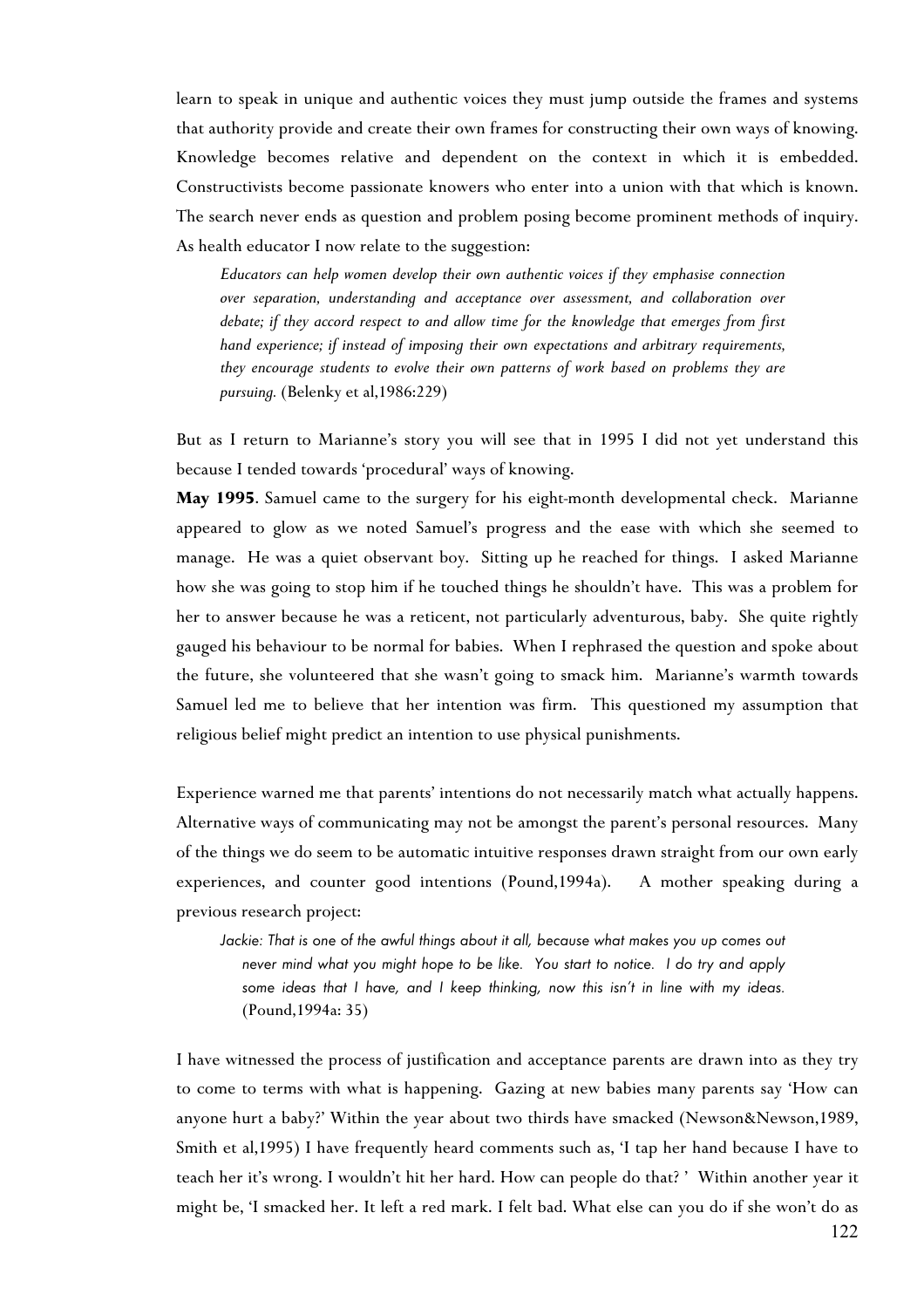she's told?'In changing circumstances tolerance for physical force seems to rise as parents struggle to justify and feel OK about what they are doing, and themselves. These parents have no alternative strategies for relating to the child. I have watched this same gradual escalation and acceptance in families who go on to be the focus of child protection investigations. Here the process is complicated by many other issues and the progress of it is hard to halt (Chapters Six, Seven).

Murray Strauss speaking of American parents says:

*Some parents who believe in spanking may be lucky enough to have such well-behaved children that they rarely 'need to spank'. Other parents who are strongly opposed to spanking may have a child who is so difficult [to](#page-15-0) manage that they lash out despite their beliefs.* (Strauss,1994:52)

It was through this time I was enrolled with a view to registering for this research. I was undertaking a literature review, thinking about the history of childhood, their 'rights' and adult perceptions of children. The media was still thinking about the death of Jamie Bulger at the hands of children in 1993. A spotlight focused on doing something about parenting, urgently. I was also aware of warnings about responding to 'moral panic'. Discipline continued to be part of conversations I had with some parents, including Marianne, when they settled to talk after airing their concerns. Television programmes $^2$ , news items and personal stories frequently triggered conversation about physical punishments and family dynamics. Discussing emotive issues such as this with small groups in the Drop-In, where no one felt singled out, felt useful. Thinking back now, I see that these conversations might have been disturbing for some parents who had other more pressing agendas. I recognise my gradual shift towards creating connections through empathy, mutuality and reciprocity in terms of emotional support and shared learning from shared agendas. Sometimes surprisingly private issues are shared. Other parents who are present usually respond with caring. Sometimes it feels appropriate to offer a private conversation.

# **Changing my relationships**

 $\overline{a}$ 

Now turning my gaze to research influences on my working relationships

**January 1996**, the process of finding a question in discussion with Jack Whitehead, and registering for educational action research, began to change the way I related with parents. By shifting the focus of the research question to myself, *How can I improve what I am doing here?* I could be more open about my purpose and enlist parent's help in finding answers. Together we were making our own enquiries, parents seeking better ways to parent while I asked *how could I*

<span id="page-15-0"></span><sup>2</sup> For example, The BBC programme for Q.E.D. called *The Family Game* 1.1.94 was about helping a family cope with a very hard to manage small boy.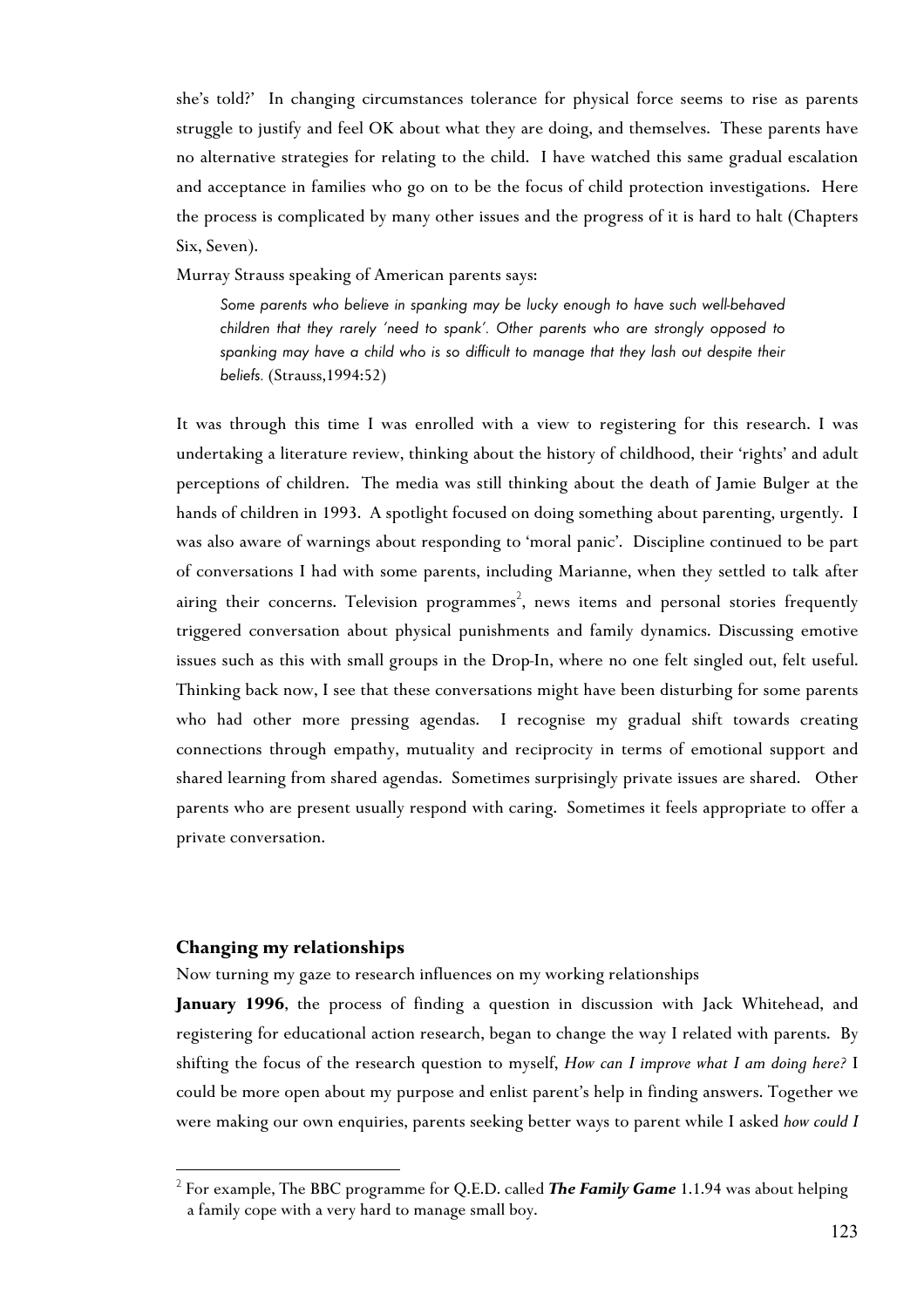*be more helpful?* I began to see myself as also the learner. My knowledge became more tentative and open to review as I asked questions and envisaged ways of finding answers *with* parents. I see this now as marking the beginning of my shift from 'procedural' to 'constructed' knowing (Belenky et al,1986).

June 1996. I began the research by tape recording semi-structured conversations with antenatal parents (Chapter Three). The first two conversations with Dee and her partner Joe were before their second child was born. I asked about their beliefs, hopes and expectations for their relationships with their children and my role in supporting their finding them. I began to become aware just how tentative I needed to be. Joe supported Dee's hope to create family relationships, which were very different from her own childhood:

*Dee: I found it hard to imagine because I had such a bad relationship with my parents. I'd like to be close to them when they are grown up. I'd like them to want to come and see me and want to share their lives with us.* (Dee's first taped conversation,12.6.96).

She felt influenced by *The Continuum Concept* (Liedloff,1975) and had chosen a completely childfocused method of parenting which she found hard to implement. Dee expressed defensiveness that other people thought her permissive for setting few limits to her first child's behaviour. My impression was that letting the child set the agenda for the family left her dependent and unconfident. It was clear Dee was not asking me for help in finding solutions. She seemed anxious that I might try to influence her.

*Dee: I want to listen to my instincts, to hear what I feel, to find my own way in the end. I'll probably need to sort it out largely myself. I always feel the need to ask people, even when they give me answers I don't like. At least I've been given a chance to think about it. I doubt I'll just say, 'Robyn thinks this is the right way', and do it.*  (First taped conversation, 12.6.96)

I found the same with another mother Martine who was also struggling while trying to create something new after early authoritarian family experiences. My offer to talk through the situation met polite hesitancy. In my journal I wrote:

*She doesn't want to be talked into a situation where she would have to do something, which didn't feel right.* (Journal 23.5.97)

She continued talking about the difficulty ending with a solution she had been resistant to hearing from me (allowing the baby to cry). She needed to do the thinking herself.

Another mother, Sonia welcomed the chance *to* 'empty my head' but also saw limitations: *Sonia: Anybody can weigh my baby and if that had been all it was I would have said, 'forget it, I'll take her down the butchers., But the difference is, all these feelings that I feel, things that I'm coming to terms with, they would have been kept in their little box.*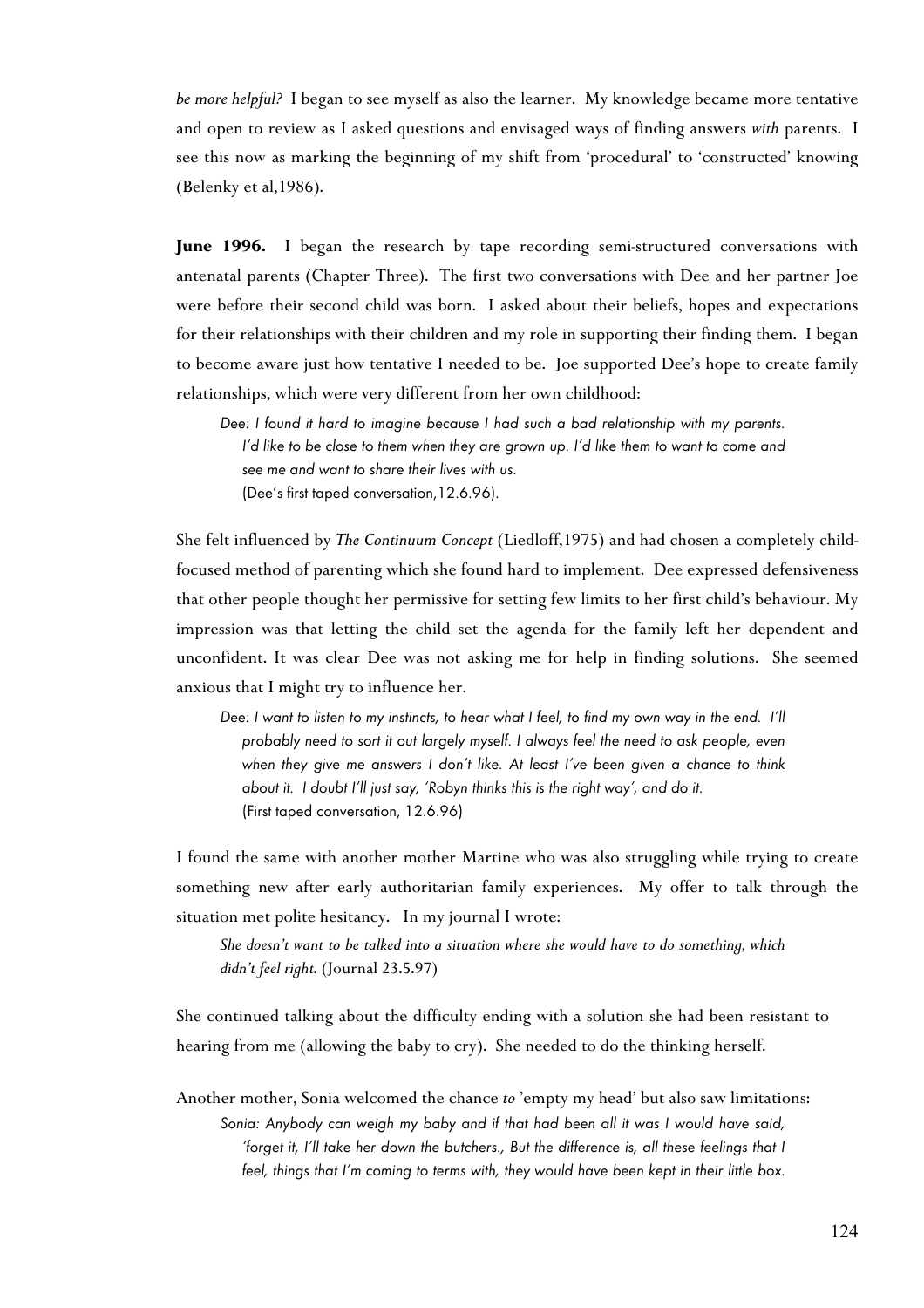*Shut away. I wouldn't have confronted them now. Anything that helps me understand me can only help my relationship with W.*

- *Robyn: Can you see anything I do with you might be dangerous?*
- *Sonia: Yes when you cross that line start giving advice. When you feel that you 'know it' and start putting on me how you would do it.*
- *Robyn: If I were to tell you what to do?*
- *Sonia: Yes, I can't think of an example but when you lose the appreciation of the fact that it's me. When you start thinking, 'why does she worry about that?' When you no longer value.* (Sonia's first taped conversation,19.11.96)

My instincts now are that I need to reassure parents that I will try not to tell them what to do but if it feels appropriate, I might tentatively offer resources while remaining tuned to how it is received. A dilemma occurs when I need to act against the parent's wishes in the interests of the child (Chapter Seven)

I return to Marianne's story.

**July 1996**, when he was twenty-two months old, Samuel and Marianne walked into the Drop-In. I reconstructed this account from notes made at the end of the day (journal, 3.7.96). Samuel was a quiet boy who gave himself time to size up the situation first before settling to play. I noticed him looking at another child who appeared more forceful. He let go of a toy when she claimed it. After a few moments watching her clutch it to her chest, he turned away, returning to his mother briefly before looking to find a new toy. Again I am able to compliment Marianne. It did not feel appropriate to voice my thoughts about bolstering his courage as she said:

*Marianne: He is really no trouble*. *Everyone loves him*.

She said she found him manageable most of the time but:

*Marianne: We have times when I do things that I regret later ... shouting at him, saying things I shouldn't, getting angry with him. Robyn: That sounds pretty familiar. It's hard isn't it?*

I asked how she knew how to be a parent. Marianne looked thoughtful for a long time before saying:

*Marianne: I think it's instinct*

*Robyn: Do you get a lot of advice? People in the church, your family?*

*Marianne: No, not really, my family are not near so I don't have a lot of contact with them...but some of the things you have said rang bells for me and made me think.* 

*Robyn: What sort of things*

- *Marianne: Like, saying 'no' to him...allowing him to explore...the degree to which he can remember things...does he always need to get it right every time?*
- *Robyn: How do you know where to set the limits when he gets older and keeps doing things you don't like? How do you decide if just stopping him and reminding him is enough, or if a punishment is in order?*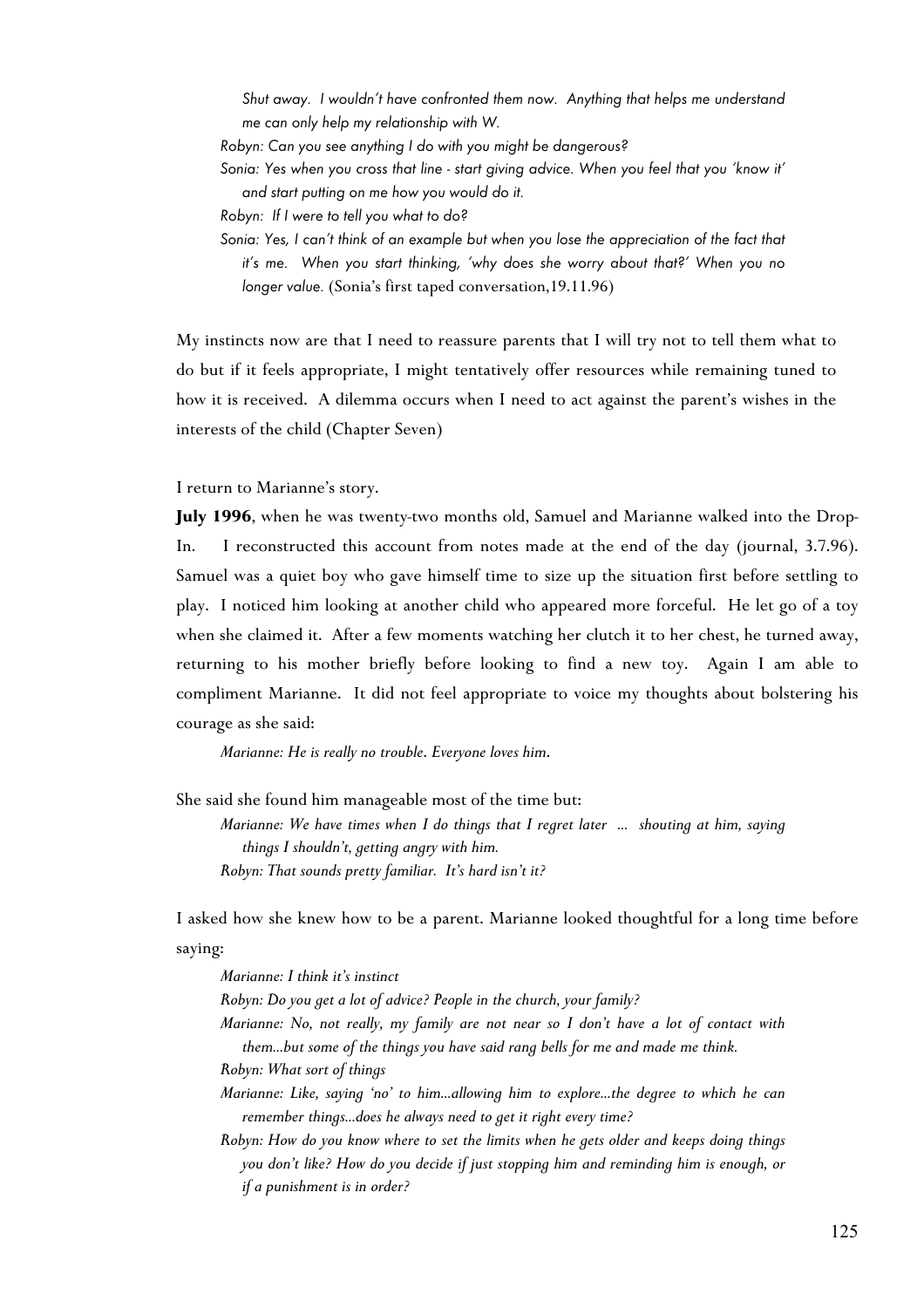# *Marianne: This is a problem for me. I find sometimes, I can't just stop him. I have to mark it with something else as well - a punishment.* (Journal, 3.7.96)

I wrote that Marianne appeared thoughtful and self-critical. Here is the problem working in this way. It focuses on what parents should **not** be doing. Setting standards for parents like this does raise awareness but may leave them feeling criticised and discouraged. I was using the best knowledge and practice skills I had at the time but felt uncomfortable. There was more for me to know. Later I came to realise that my emerging values of respect, autonomy and acceptance of people are denied by working in this way and I had yet to integrate the Crucial Cs. Whitehead suggests that it is by identifying times when values are denied in practice that learning and change occurs (1989).

Something more wonderful happened on this occasion when Marianne came to the Drop In. She announced she no longer had ME. I said I was delighted (journal, 3.7.96). I did not ask questions at the time but during the taped conversation the following year (3.7.97) she spoke more about it:

*Robyn: When you describe your low self-esteem, you weren't actually very well.*

- *Marianne: No, but it's just how I've been all my life. I didn't really have any reserves for anything when I had Samuel.*
- *Robyn: Do you think you are a different person now?*
- *Marianne: Yes I think I am improving with how I feel about myself and, yes, I think having Samuel helped.*
- *Robyn: I'll never forget you coming to the clinic and saying 'I don't have ME any more', and I just thought that was the most wonderful statement I'd heard. Because you had made that absolute statement.*
- *Marianne: I think I had to do that for myself, because it wasn't so much that I'd wallow in it if I didn't make that decision, but you can put so much down to it still. I mean I could say 'I've got ME' and you could almost accept it for yourself if you kept saying you've got it. You, well, not give yourself the symptoms, but you aren't free of it. Brian encouraged me to look at it specifically.*

#### Brian joined in.

*Brian: I was just thinking that motherhood is the beginning of a new era of their lives and so much potential can be instilled into that phase. If you come into the area of low selfesteem it may be an opportunity to reinforce the fresh start. People carry baggage with them from the way they were treated by their parents and their life in general and this is a crossroads. They can bring all that with them or they can decide they are going to do it differently. It can be an opportunity to drop some of the negative things.* (Conversation,3.7.97)

I was moved by Brian's insights and will speak more of them when I write about assumptions I held about religion and parenting. Meanwhile I was being influenced by other areas of my enquiry.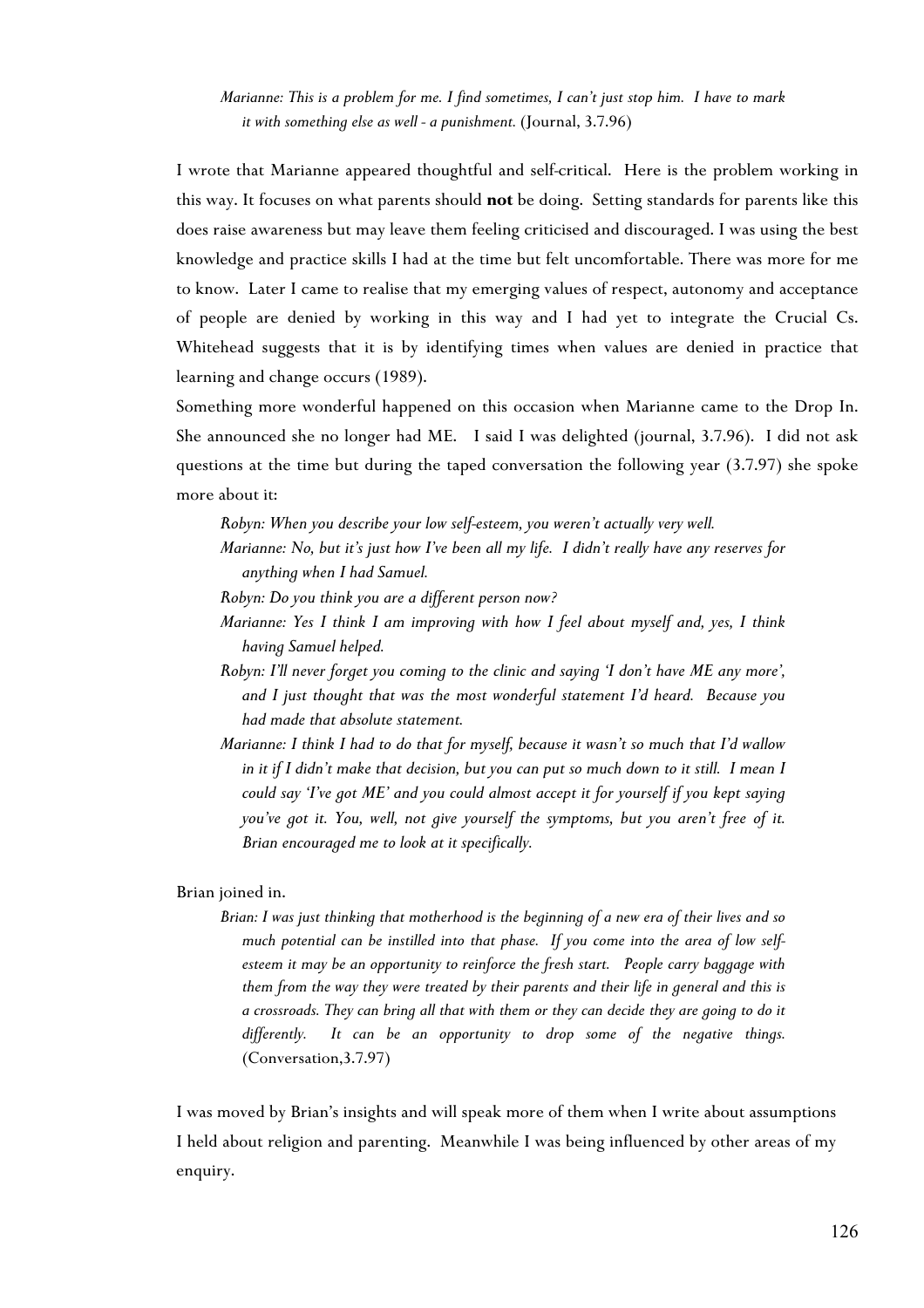## **Looking for new ways of understanding family relationships**

Earlier in 1996 I joined the STEP course for parenting facilitators to understand more about what good relationships consist of and how to help parents find them (Chapter Three:71). It helped me clarify democratic intentions in relationships and areas in family life where problems occur (Chapter One:20). Later, Karen John introduced me to the Crucial Cs version (Lew, Bettner,1996) which focuses on human emotional needs behind the goals of behaviour used in STEP (Dinkmeyer, McKay,1989). This format provided me with a solution for working with individual parents in one-off problem-solving situations. I began to experiment, using it when parents expressed concerns about their child's behaviour (Chapter Six). These skills were to be developmental. I was in the early stages of my learning in 1996 and implementation was patchy so although I was not consciously using the Crucial Cs directly with Marianne the ideas began to emerge in our conversations. I return to Marianne's story.

**September 1996**. In the Drop-In clinic Marianne talked with a mother who expressed impatience with her daughter because punishments failed to work. In return Marianne told a story. Following someone else's suggestion, she had tried isolating Samuel between two stair gates as a punishment for 'silliness'. It had not worked she said, because he seemed to like being there and didn't want to come out. The other mother said punishment would not 'work' if Samuel could not see the punishment as a direct consequence of his behaviour. 'He wouldn't learn anything from it' (journal,18.9.96). Marianne spoke of trying to find a balance between allowing Samuel make decisions for himself, and setting limits for him. She spoke about trying to give him choices as we had discussed and problems that arose when there really was no choice. She told of an incident that had happened:

*Marianne: We were going out and I asked him, 'Do you want to go out?' Samuel said, 'No, don't want to.' I was a bit stumped because we had to go, but he didn't want to stop what he was doing. I had to wait and think how to get him to come.*

*Robyn: You were right to honour his choice. Could you make the choices more real? 'When we go will you wear the coat or the jacket? Shall we walk or go on the bus?'*

I was beginning to use ideas from the Crucial Cs. Until now I had only used this tool in more lengthy sessions to help parents solve problems. I wrote in my journal:

*I am really grasping the idea of parenting being a learning experience. Thinking about it in these terms opens up a different dialogue.* (Journal,18.9.96)

While reading educational action research, especially McNiff (1996) I began to view health visiting relationships as 'educational' for families. I decided I would be clearer with parents that I saw myself as supporting their own unique learning about parenting (journal,19.8.96). I tried talking about educational relationships with parents. They looked confused and we went on as before. Unlike learners in other educational establishments parents did not seem to see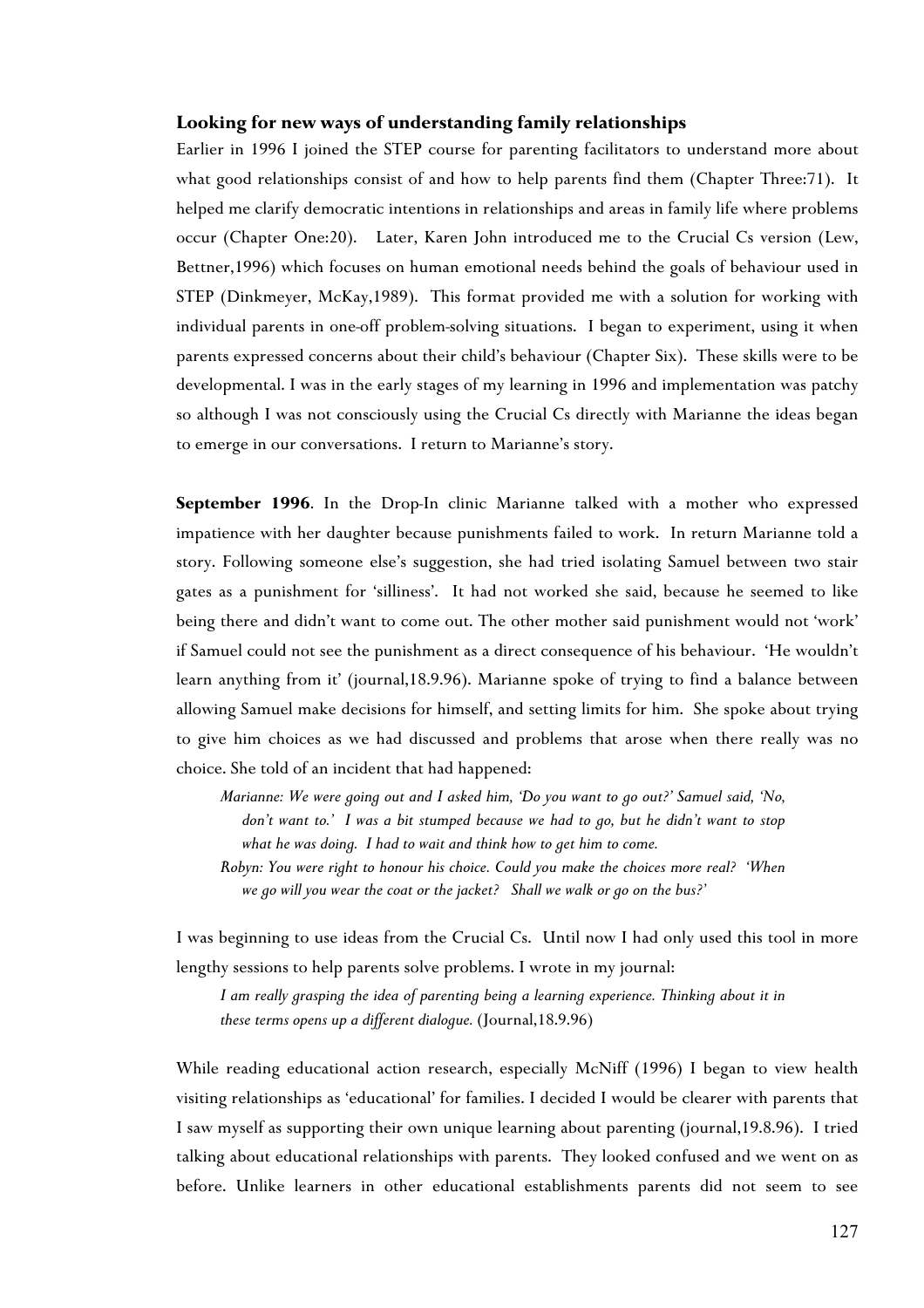themselves as being in educational relationships with me (or with their children) (journal,7.10.96). Like Pearson and others (Chapter One:21) I find parents aware of the importance our relationship holds for them but, without acknowledging the educational process, they describe my role as being for problem-solving and support:

*Sonia: No I don't see it as an educational thing at all. I see it as somebody I can go to...its support, its someone who can give advice and support. I have always been prone to be depressed. I like the fact that I feel I can talk to you...because we've taken the time, I've been able to really think.*  (Sonia's second taped conversation,6.5.97)

**October 1996**. Marianne and Samuel again coincided with the mother who talked about problems with her daughter. This mother expressed regrets that she was mirroring some of the punitive experiences of her own childhood. Marianne volunteered that her father hit her when she came in late when she was fourteen:

*Robyn: 'How did you feel about being hit?' Marianne: 'I wouldn't do it, but then I was a very difficult child. They were very tolerant of some of the things I did and the clothes I wore.*

I am saddened when I hear people interpret themselves as 'difficult' when they were children because a more authoritarian person used power in a humiliating way. Children's faith in their parents seems to lead them to believe *they* are the bad ones and to believe the critical messages expressed in their parents' behaviour. Stories of childhood so often excuse even extreme abuse by adults because people interpret themselves as 'difficult' and at fault (Berger et al,1988). The long-term effects on self-worth are hard to calculate. I now feel more heartened by expressed anger than resignation to injustice because it indicates passion for change instead of defeated courage. Samuel was not having a hard time. His reserved and easy-going nature shone through every time I saw him. He was co-operative and Marianne's stories of home life were mild. Being quiet and tentative in his explorations, the problem to his mother appeared small compared with children with more fiery personalities. She was able to spell out her love and joy in him (journal, 16.10.96).

A review of child protection research concluded that a family climate high in warmth and low in criticism is protective in the inevitable ups and downs of family discord (DoH,1995:19). Samuel's situation could be described in this way. However, I needed to think about the contradiction here with beliefs I held about the role of religious commitment in perpetuating violence towards children. I had been shocked by the suggestion of a research colleague that some of the knowledge I used was founded on my prejudice about religion (journal,16.7.96). I wanted to know if my personal beliefs influenced my acceptance of people and decided to ask Marianne's opinion of her experiences with me.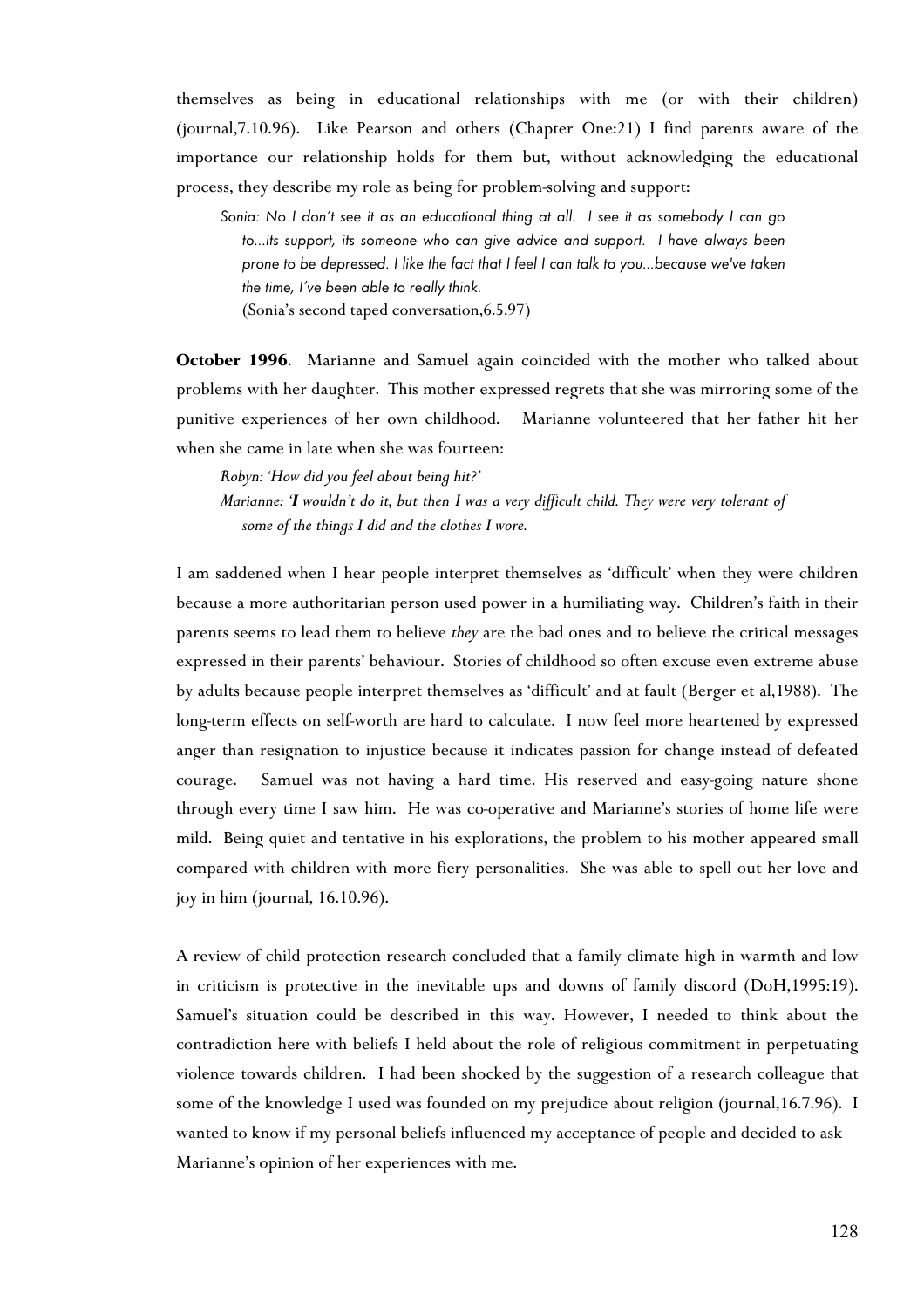## **Marianne and Brian's view of our work**

July 1997. In an explanatory letter I outlined the research and suggested questions I would like to ask. Many of Marianne's comments are already presented in the text. With the possible effects of my 'prejudice' in mind I asked Marianne what she found useful in her contacts with me:

- *Marianne: To come to you and talk it through is affirming in that what you are feeling in yourself is right. Which is what I needed to carry on and feel happy in what we were doing.*
- *Robyn: Well I have to say that it wasn't difficult for me to do because actually how you were being a mum was brilliant.*
- *Marianne: But I think even if you were talking to someone who wasn't doing things right you would still be an encouragement to them, but you could get a health visitor who gave you the impression that you weren't doing things right.*
- *Robyn: Obviously over the last three years you've come to know a tremendous amount about being a parent. I know I've come to know a huge lot I didn't know before.*
- *Marianne: Yes but you've been an integral part. I can't say specifically what it was because it's all been just these little bits of affirming, not a great revelation I can think of...You were reassuring that each child is just so different and you didn't have to worry when they did and didn't do things. He was doing things later than his peers because he's generally been very happy where he is …I firmly believe you've helped me grow because of our relationship, but that again, as you say is a two way thing.*
- *Robyn: Do you feel challenged? Do I put you on the line sometimes?*
- *Marianne: Yes. I think about disciplining Samuel, possibly. I know I've been excessive at times and realised that I was being too firm about things that didn't really matter. I am always aware of saying 'no' too much because of what you have said.*

*Marianne: I'm always doing it. You said 'don't make it become a stand-off situation.' We're always having those.* (Conversation, Marianne,3.7.97)

We laughed. I concurred with how hard it is to avoid conflict in trying to get them to do things.

Brian, although invited to join us, preferred to listen from another room. I believe he wanted to allow his wife to speak for herself. I am pleased to say he could not resist the temptation to join us towards the end and I had the chance to get to know him a little better:

- *Brian: The parallel I see is, I do some work with prisoners. You are basically trying to say to them, 'Look, draw a line under the past. This is a new start. The potential is incredible if you can be forgiving of yourself and be prepared to take the courage to grow'.*
- *Robyn: How do you do it? Do you ask them who they want to be?*

*Brian: Well most of my discussions are on the back of preaching so it's in a context of faith. So basically what you are saying is 'If you can find a relationship with God then you will find yourself, who you are. If you can accept that he created you then there is an original created you which has original gifts, automatic potential. Along the way you have gone from that, worked against it'.*

(Edited conversation, Brian, Marianne,3.7.97).

*Robyn: Oh dear* (Laugh)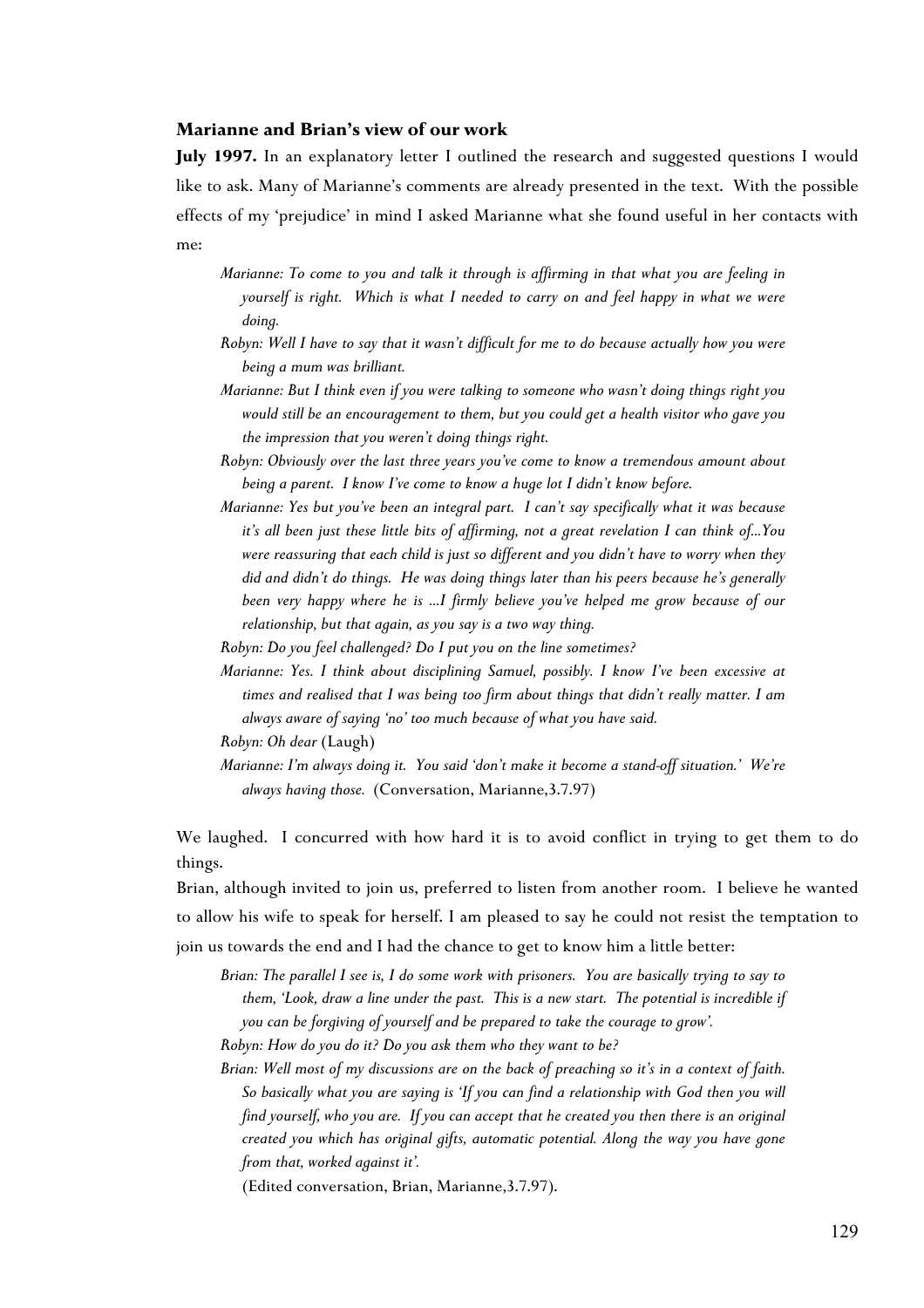He seemed to be describing similar values motivating his work with prisoners to mine in health visiting. Speaking about the first visit he made to the prison:

*Brian: I walked in. There were about 30 blokes all stood around. We started to sing a hymn. I looked around and suddenly I saw very hurt people, like hurt children. A whole bunch of people who were just incredibly hurt, and I think that was a sight which was given to me to be able to come to them in the right demeanour. To actually love them and reach them. The amazing thing is, talking from a position of faith, there's a person, excuse my French, covered in crap, covered in all the things that they've done and all the condemnations, all the problems, and I believe that God looks at that person and sees the beautiful person he created. I feel I have no business what-so-ever playing with any of that stuff that's hanging on them and the only business I have is to find that creative, that beautiful creation of God...to listen for it and nurture it. Robyn: I see that completely, that's exactly how I see it.*

*Marianne: You see that comes across. You have that ability of seeing the best in people. Brian: It's an attitude of faith and it's a lovely attitude to have.* (3.7.97)

We all laughed and pointed to each other to pass on compliments.

It did not seem important to say that it did not arise for me from a faith in God (perhaps I was afraid of spoiling our connection). The values of an unconditional acceptance of the other person and beginning with the other's starting point was an aspiration for us both. He too is aware of needing to help people to like themselves and the importance of seeing goodness in people.

Later I wrote:

*My impression from Brian is that he is doing very similar work to me in his relationships with the prisoners, only he calls it Christianity. He spoke of loving and forgiveness and acceptance and helping people to love themselves.* (Journal,3.7.97)

Marianne's words were reassuring. I did not get the impression that they felt victim to my prejudice. Neither did I, when I read the replies to the questionnaire. 'Warmth', 'understanding' and 'acceptance' were very strongly represented amongst the ticked responses (questionnaires,1999).

Sharing the Crucial Cs with Rania, a Muslim woman, I wondered what difference it would make having Allah there on the sofa with us, 'so to speak'. 'I pray to God to tell me what to do', she said (field notes, Rania,27.11.98). The following week:

*Rania: Bye-the-way my son's better, not perfect, but better ... it made me think about how he feels and how I feel. I used to work to what's right and wrong and now I take a wider around way...I think I now have a bigger, what do you say? - Vision - where before I had a narrower way of looking at it.* (Field notes, Rania,9.12.98).

Here is the point, The Crucial Cs offer a way of taking a wider way around looking at the whole context. This is the best way I have found so far to meet my aim of improving family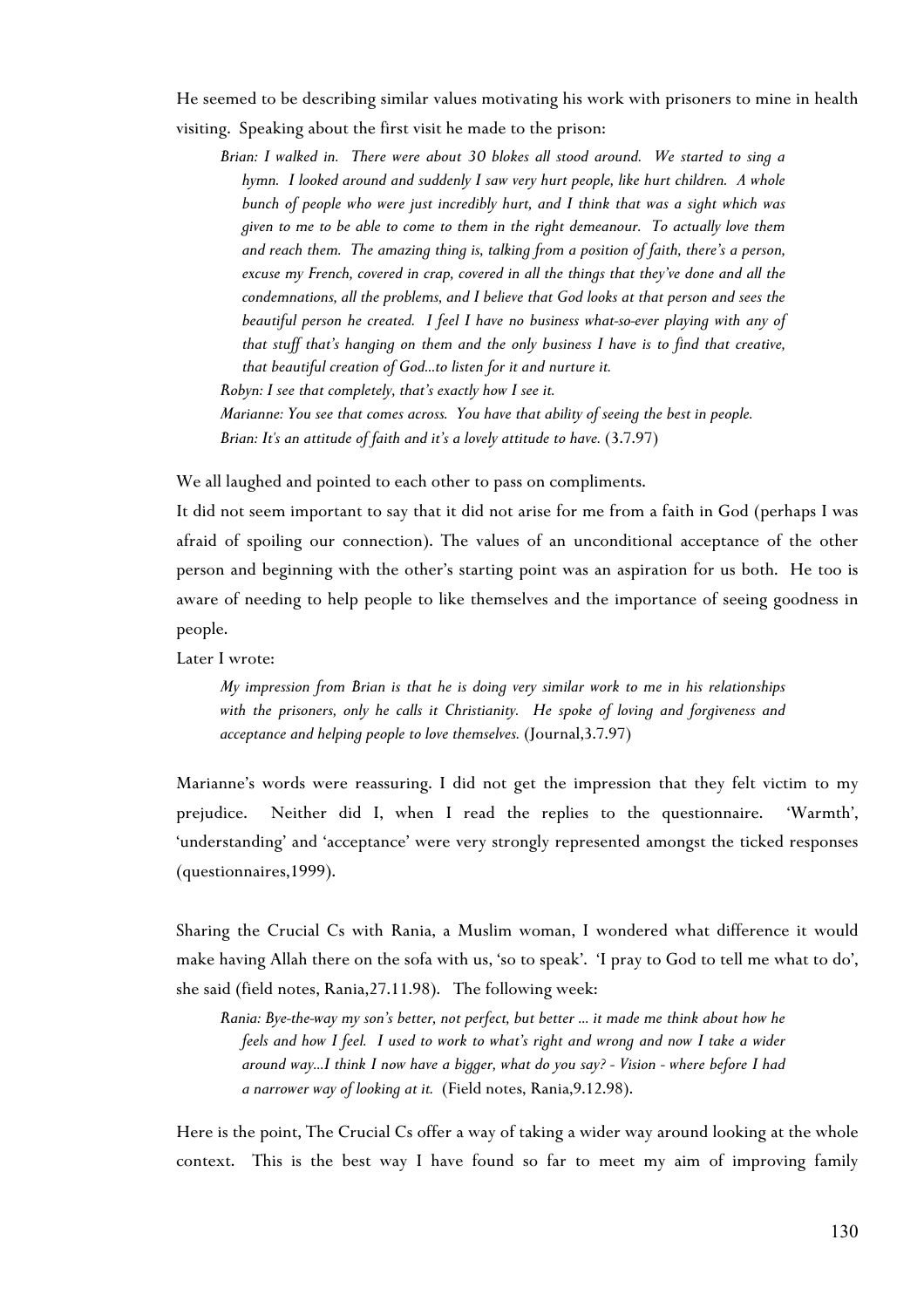relationships for children. Nearly a year later, I asked Rania what she had gained from the experience and was surprised by her enthusiasm:

*Rania: It changed all of my life, even my life with my husband.* (Journal,9.9.99)

I recalled her first account of trying to be in complete control in the house and the various forms of resistance she met from her husband and the children. I was impressed to find the now familiar emotional needs expressed in this family. I was now becoming able to respond to the needs of people from different backgrounds (journal,9.9.99)*.*

## **Improving my listening skills**

At this time I encountered a challenge which encouraged me to become a better listener.

**August 1997.** Visiting Anna, an older mother with her first baby, I found someone who talked incessantly, flitting from topic to topic, asking questions but never waiting for answers. When I tried to answer, I interrupted her concentration but seemed to contribute little. The midwife reported that she found this frustrating (journal,18.8.97). Reading Rogers during my search for the qualities of effective helping relationships, I was encouraged to think about being truly client-centred. I was moved by:

*I have found it highly rewarding when I can accept another person...Each person is an island unto himself, in a very real sense, and he can only build bridges to other islands if he is first of all willing to be himself and permitted to be himself. So I find that when I can accept another person, which means specifically accepting the feelings and attitudes and beliefs that he has as a real and vital part of him, then I am assisting him to become a person: and there seems to me great value in this.* (Rogers,1961:20-21).

Rogers calls it unconditional positive regard (1961:47). He suggests it is necessary to 'listen totally', meaning permit yourself to understand the other rather than spending listening time trying to formulate answers. This fully accepts the other and allows her to also become more responsive, to accept herself and begin to work it out for herself (Rogers,1961:21-22). I decided to try harder with Anna. In the next visit, again she rattled through her worries with the urgency of a teleprinter. This time, I tried to listen more carefully, uttering nothing more than affirmative gestures. When she had completed her list of worries she went back to the beginning and started going over them again. She explored the pros and cons of various possible solutions and ended by saying what she was going to do. With one of the problems I felt it necessary to give more information:

*Robyn: Before you go on to the feeds, let's just finish with the eyes. The reason doctor didn't give you antibiotics was to let David build up his own immunity* (sticky eye), *especially as the other eye has cleared up by itself.* 

*Anna: Yes, so I am just going to wash it with boiled water.*

*Robyn: Yes that's right. Now, the feeds?* (Field notes, Anna; journal,22.8.97)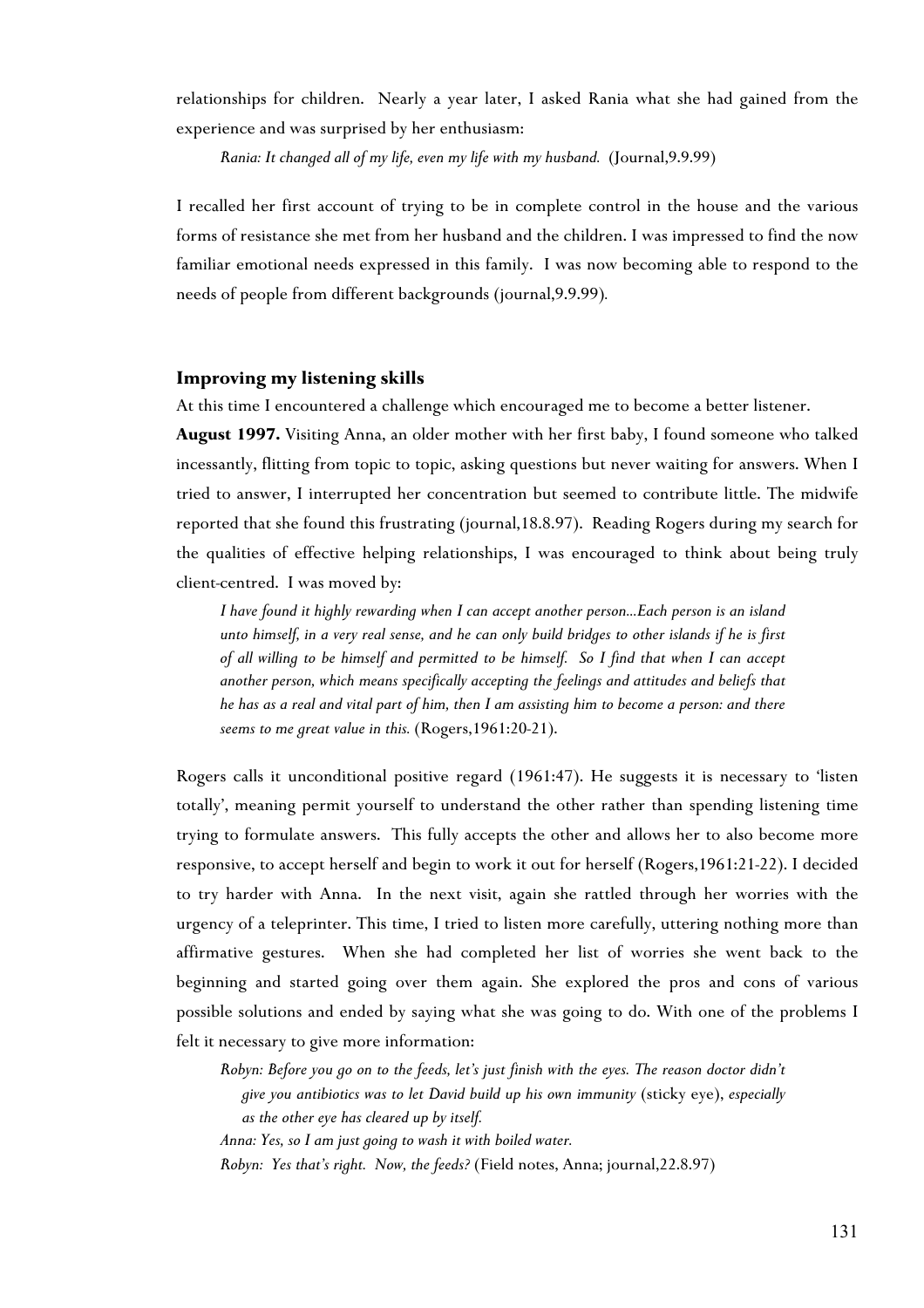Anna took a couple of seconds to get back into her flow. I tried not to interrupt again. At the end I realised she had not asked me any direct questions but had talked for nearly an hour about the things that had happened and the sense she made of them. I felt I had made her feel sensible and capable. She already knew the answers but by putting them into words she could begin to trust herself (field notes; journal, 22.8.97). I began to feel less irritated by Anna. I allowed her thinking processes to flow and worked on becoming a more sensitive listener.

## Back to Marianne's story.

**October 1997.** During his three-year developmental check I found Samuel to be amongst the tallest for his age group, on the ninetieth percentile, and slim. He appeared reserved but cooperative during my visit, contributing to our conversation towards the end with the spontaneous enthusiasm of a three-year-old whose interest is suddenly captured. On a locally produced Behaviour Questionnaire which Marianne had completed in advance, she described him as 'a little timid', and 'not markedly active'. This concerned her 'slightly'. He was 'sometimes difficult to manage' but it was 'more about if I am managing him well'. Marianne described his fascination with the new free-standing wood burning stove and her problems persuading him to keep away. He insisted on returning to the matches and wanting to light the fire. Marianne said she was sometimes 'short with his stubbornness'*.* He was resistant to toilet training. I was able to agree with Marianne that I also thought he was a healthy three-year-old. We agreed to talk separately about the toilet training at another visit (child health notes,10.10.97).

A week later, I visited with student nurse Vanessa. At first I found it hard to think of sensible solutions to his resistance to toilet training. I was aware of sounding vague and unconvincing. The behaviourist techniques I had learnt over the years felt unattractive at this moment. Vanessa picked up on it saying later that she thought I wasn't going to give any advice, 'and then you came up with something'. Not knowing what would work I said something like, 'I don't know yet. Let's keep thinking about it and we will come up with something' (field notes,20.10.97). I suggested leaving the toilet training for a while and looking at the emotional needs all people have, because that might help us to understand him. I was thinking this might offer insights into wider aspects of his behaviour, particularly maintaining his courage when faced with difficult things. As we went through the Crucial Cs framework from Marianne's point of view first, I could see her thoughtfully engaging with the ideas. Moving on to look at Samuel's emotional needs she identified times when he sought attention *(connect)* at the table some evenings. She said there were signs he might feel left out when she and Brian were talking. She identified a power relationship over wanting to light the fire *(capable)*. He was usually persuadable so there was no major problem for her there. It seemed he might be avoiding the toilet training *(courage).* Marianne identified with the need to boost her own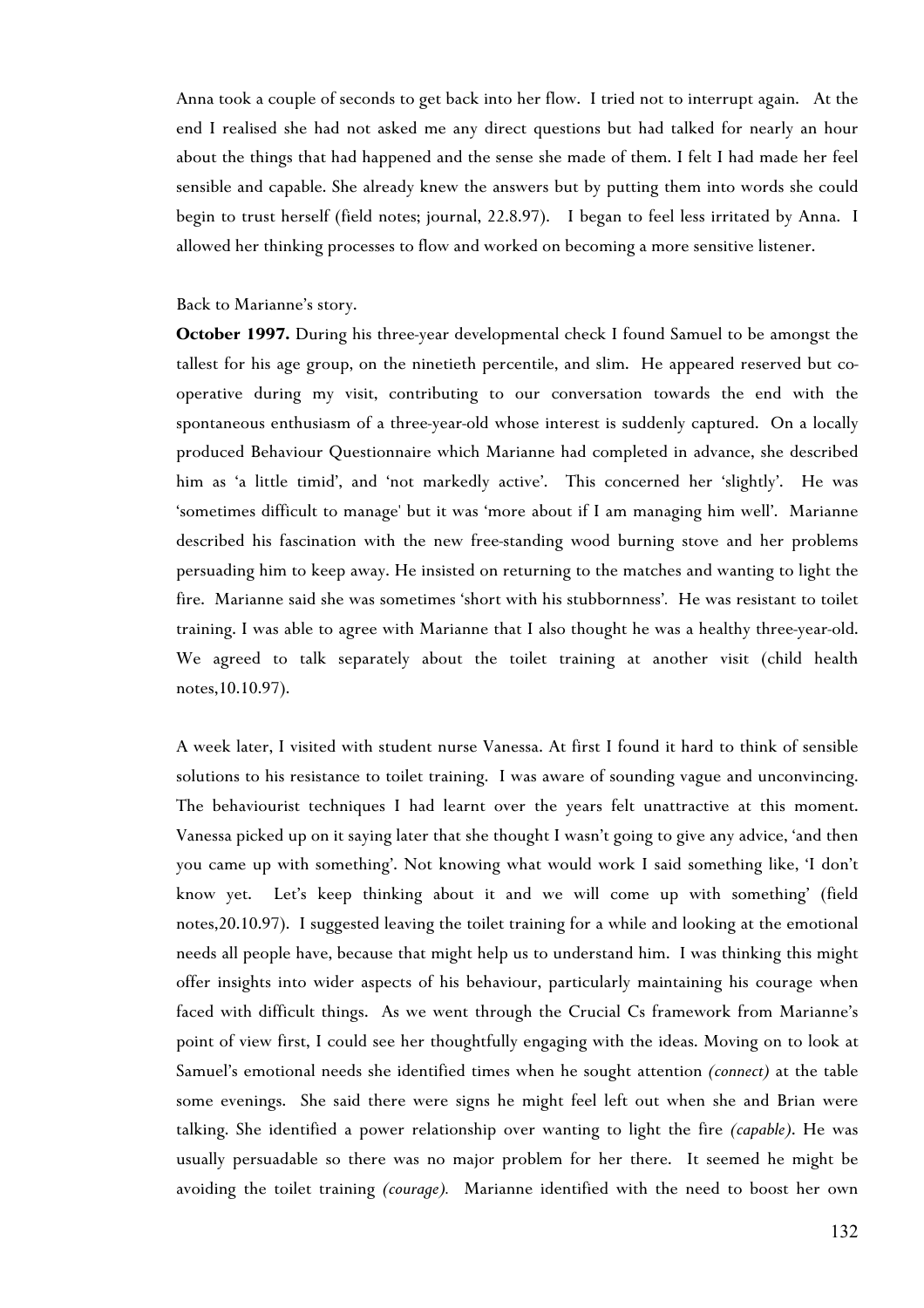courage because of her life experiences. I suggested lack of courage was not a big issue for Samuel now but was worth bearing in mind for the future:

*Marianne: It is definitely worth thinking about to avoid him becoming unconfident like me.* (Field notes,20.10.97)

We were then able to go back to the toilet training and plan more closely how to give Samuel small manageable tasks in which his success could be guaranteed. We thought of ways of helping him to be 'in control' of his body by encouraging him to ask for a nappy instead of poo just happening. Poo would still be in the nappy to begin with but this was a step towards training. Marianne considered trainer pants during the day and encouraging him to change himself if they were only wet. The underlying philosophy was shifting responsibility, encouragement and low-key recognition of success. A previous experience had taught me that leaving children to train themselves does not always work. It may result in learning experiences important to the process being missed (Pound,1995b). As we summarised, Brian came in saying how interesting it had been. He had been taking notes! (journal,20.10.97).

On the telephone Marianne reported she had decided Samuel was not really motivated to be clean and she had decided to leave it. She said she had found the discussion helpful and felt better about it herself (child health notes,10.11.97) In February Marianne reported that Samuel had suddenly asked to go to the toilet one day and potty training was instantly accomplished (child health notes,20.2.98).

## **Marianne and Brian's response to this account**

The generosity of Marianne and Brian when they read this chapter made me feel completely safe. The way they were during our discussion demonstrated their acceptance of me and the growth of my ideas.

*Brian: You took a great risk showing us this paper. We have to respect you for that.*

*Robyn: There was something in the way you were with me which made it possible for me to do this enquiry*

*Brian: God set it up so we could learn from each other. It is the same, what you are doing for people at the very beginning of their lives and what we are doing later.*

Brian suggested that I viewed the poster, we must obey, out of the context in which obedience was intended. He told me that it comes from the Bible, the word of God, when Moses led the people out of Egypt to the new land. God asked the people to remember his authority, believe in him and follow him through the hard times. They might otherwise have chosen easier options and not found or kept the better life.

*Brian: For you standing there under the poster the meaning was lost*. *People interpret the Bible for their own ends.*

Marianne noted that my descriptions of their house and her mother both surprised, and made them smile. She recognised herself in the account but was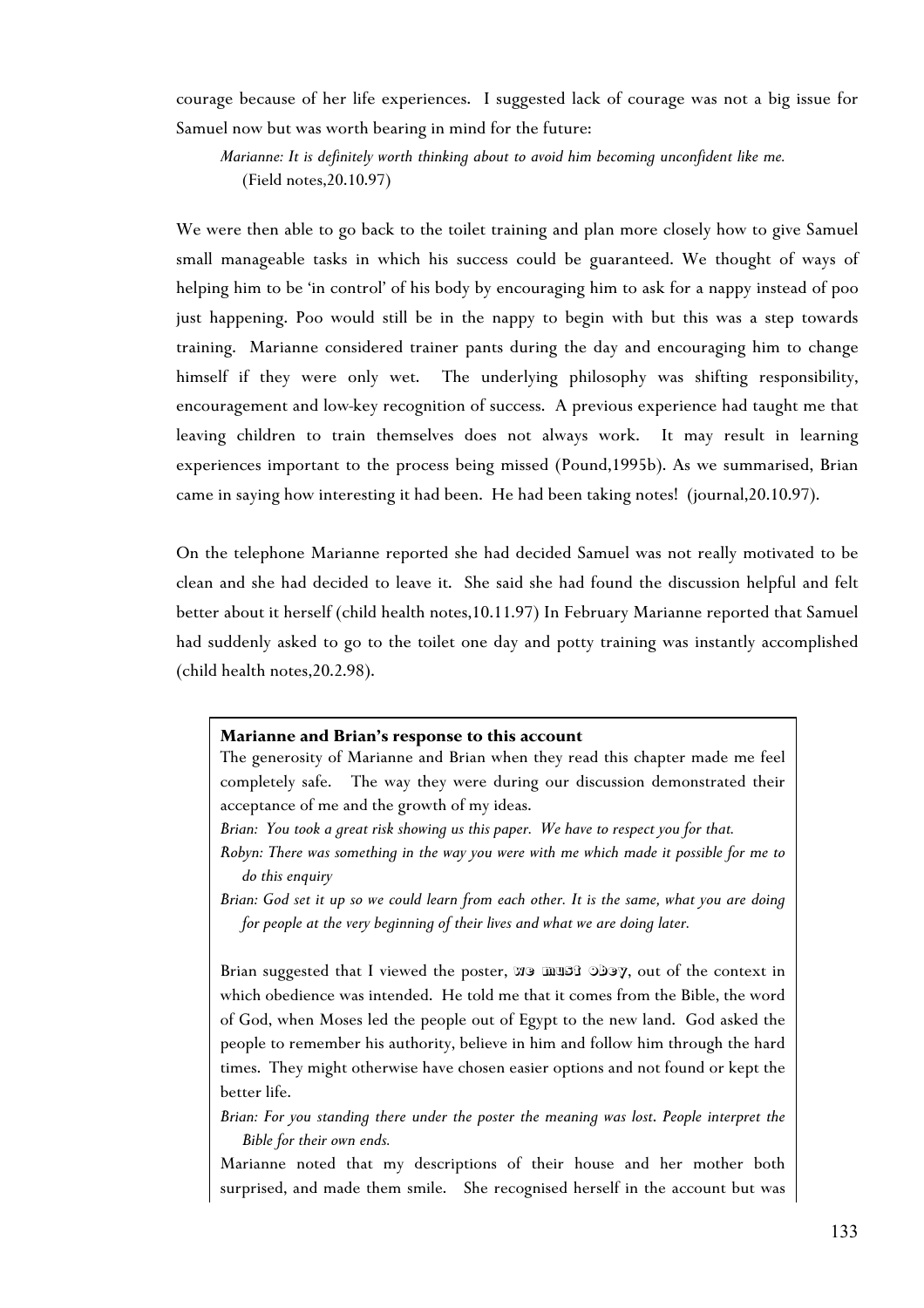not concerned that anyone else would, nor did she want anything changed. Summarising: *Marianne: We have a relationship with God. You hear him in your prayers if you listen carefully enough. Robyn: It is as if you are describing an 'alongside' sharing relationship with God. Brian: That's exactly what it's like. People are important to god, all people.* (Conversation, Marianne and Brian,11.9.00).

## **Gathering threads to alongsideness in primary prevention**

As a health visitor my aim is to improve mental well-being of children by supporting healthy family relationships. I find **my** relationships with the parents requires similar values and characteristics to those that work well in families. For me, alongside health visiting attempts to be client-led and educational. I aim to 'be there' for families, trying to see their world from their point of view, supporting parent's enquiries at their own pace. I now start with the premise that parents prefer warm relationships with their children and when realised, these relationships enhance well-being. My role now is to help parents create relationships they aspire to. I now place less emphasis on changing what *I* believe is wrong and use human emotional needs (Lew&Bettner,1996) for understanding why people behave the way they do and for supporting change.

My aim is to increase connections within families using alongsideness as a metaphor for democratic relationships in this context. This process appears acceptable and effective as I reduce my professional power and remain open to learning. I still form assumptions about what may be needed and am open to signs in children or parents that particular beliefs, behaviour or disharmony may indicate precursors for worsening relationships. I can make timely offers of help, but my assumptions remain tentative. Being proactive may be little more than enlarging windows of opportunity to air issues so parents can begin to formulate their own questions. This approach means I no longer talk about smacking with every parent, although I will if it feels appropriate. Parent's concerns about managing defiance is a common starting place. By increasing empathy for their children and raising awareness about emotional needs, more mutually rewarding communication and stronger connections emerge.

<span id="page-26-0"></span>Reflection on my attitude about religious belief perpetuating violence towards children led to my realisation that seeing religious belief as a problem interferes with my values of acceptance and respect. Instead, I can help parents examine their intentions as they put the[m i](#page-26-0)nto practice (journal,27.2.97). Reflecting on a visit when a mother countered my offer of help with insistence that she would use smacks to control her eighteen-month-old child, I realised that arguing this point was counter productive. I need to be clear about my views so I do not condone smacking and respond to opportunities as they arise while working to maintain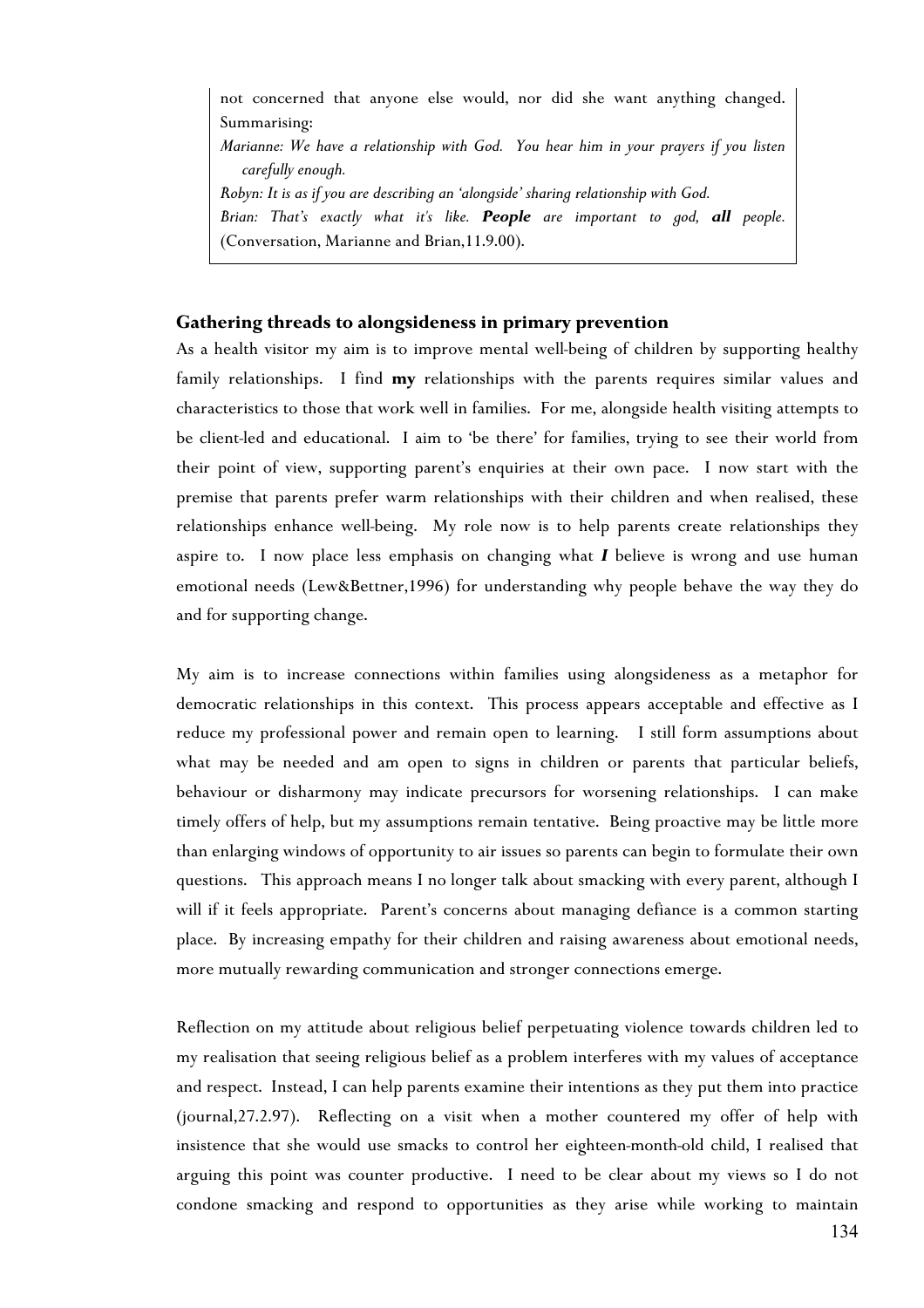connections with the family. This parent met no child protection criteria and her belief was not against the law. I wrote:

*I feel the best thing for me to do is try harder to be there for her, not push the message, but make myself available and help her move at her own pace. This confirms my idea that in being proactive I also need to be sensitive to where people are in their beliefs and their social support set-ups...have the information available, but be sensitive to timing, how much and what next.* (Journal.17.11.97)

I still feel uncomfortable about this and will speak about what it means for the child and my 'responsive responsibility' in Chapter Seven. This case shows how legal limits $^3$  to parental behaviour would help practitioners in supporting change for children.

Understanding women's views of truth, knowledge and authority (Belenky et al,1986) and mothers' changing need for advice (Pearson,1991) is helpful for clarifying the information and delivery style that might be helpful for each mother. This provides reason to be responsive to expressed need, but I also need to be alert to clues about when to hand decision-making back.

While introducing the Crucial Cs in a training session with a group of health visitors we discussed family and health visiting relationships (journal,3.7.98). I told stories about times when I felt frustrated by parents. I had spoken up when I felt something was important because of the consequences I predicted for their children. I had acted more forcefully than usual and afterwards wondered about the effects on the problem and our relationship. Results were more positive than I expected in that our relationships seemed undented and problems began to be addressed in each case. A colleague with a challenging caseload said she often did not have time to 'pussy-foot around'. However she recognised parents sometimes did not let her back in afterwards. This was worse with new clients who did not know her. With others, this colleague expressed interest in thinking about our relationships as important to the process of our work. Following this discussion I wrote in my journal:

*What I learnt from these two stories is that if you get it right most of the time parents are more likely to forgive you, trust you and give you another chance, or even listen to you when you push your luck.* (Journal,3.7.98)

I begin to understand some features of 'getting it right'. Values appear important. In this chapter, *respect* for people and *acceptance* of difference join *equity* for children and *selfdetermination* in become motivating values for me to aspire to in my relationships. If I maintain respect when I feel the need to be more directive, if I place value on other peoples' points of view, and foster self-determination wherever possible, I believe my work will be effective. I can use these as standards to judge my practice. In the next chapter I look at qualities of

 $\overline{a}$ 

<sup>3</sup> *Children are Unbeatable! Alliance* - action for legislative reform to grant children equal rights to protection from domestic violence.